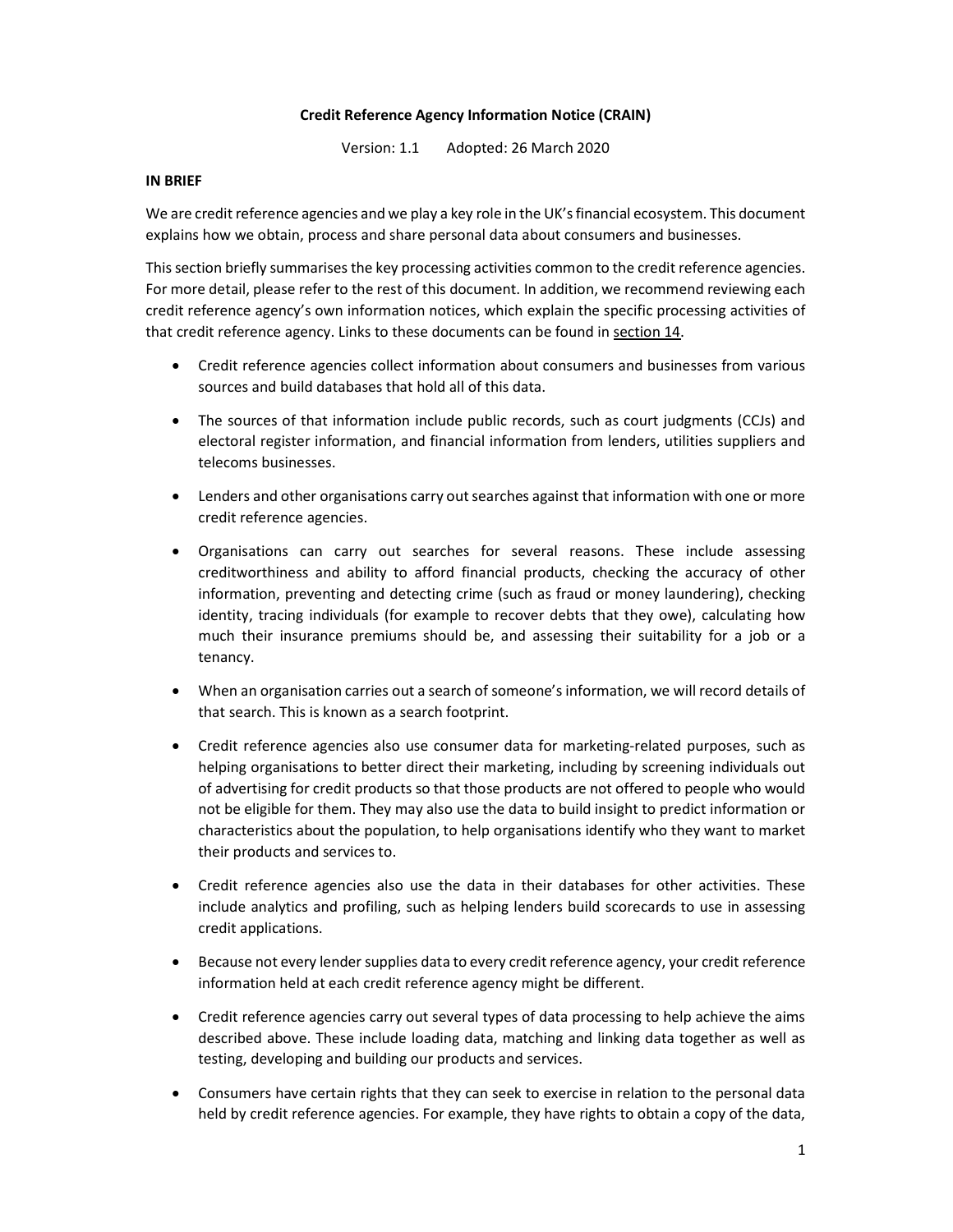to ask the credit reference agency to correct it if it is inaccurate, and to object to the processing of the data.

## Please note:

- This document describes how the credit reference agencies use and distribute the personal data described in section 4. This data is referred to as "credit reference data".
- The credit reference agencies are independent businesses. Not all of the products and services described in this document are provided by all three of the credit reference agencies, or in the same way, and not all of the data is used by each of them.
- This document does not cover all personal data that the credit reference agencies use and distribute; for example, this document does not cover processing of personal data in relation to credit reference agency services you sign up to directly, such as services which allow you to view your own credit report and score. Section 2 and section 14 below provide links to where information can be found about each credit reference agency's other products and services (including marketing services) and how they use and share other kinds of personal data.
- Consumers can obtain a copy of the information that each credit reference agency holds about them. Section 9 explains how this can be done.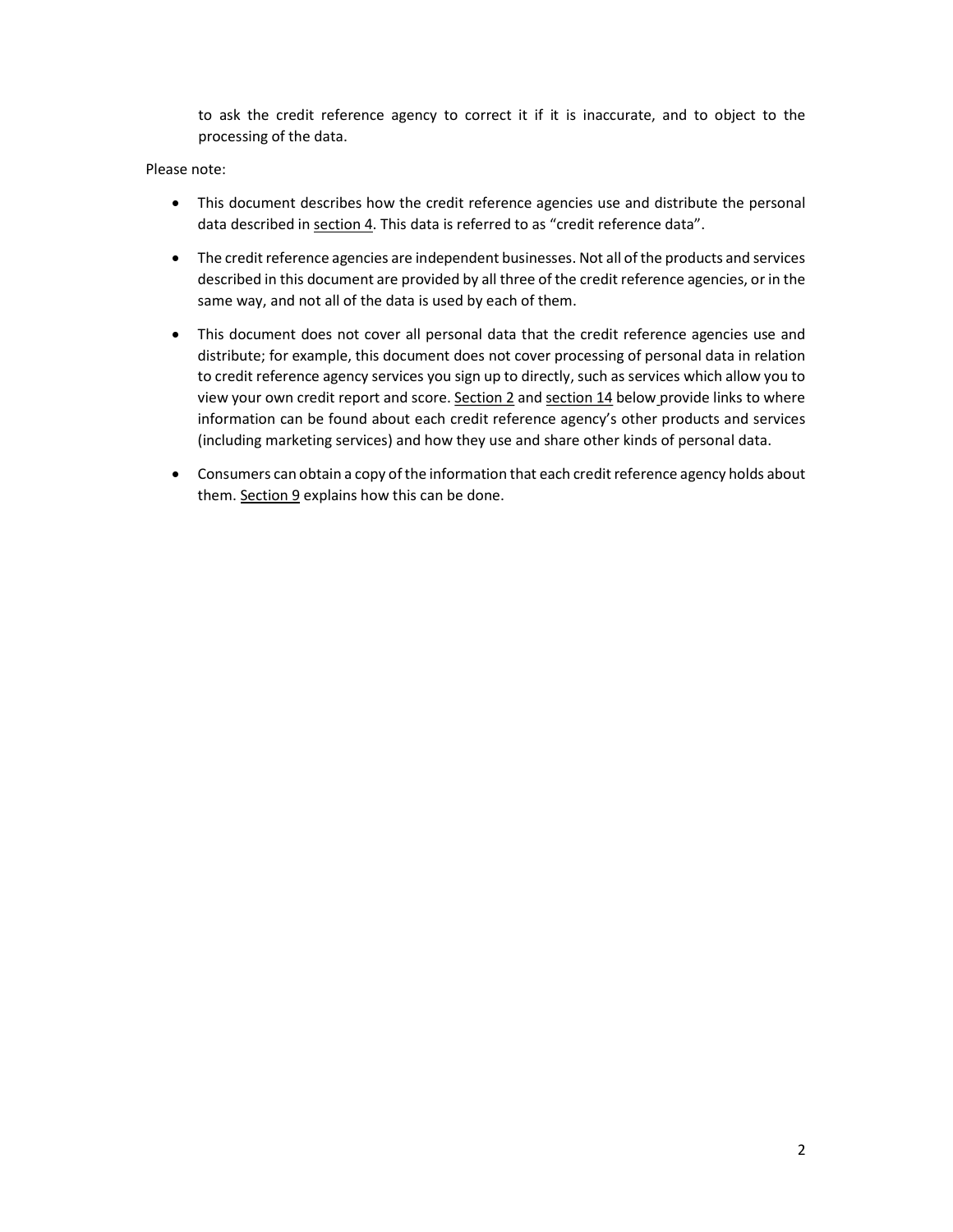## **CONTENTS**

This document answers these questions:

- 1. Who are the credit reference agencies and how can they be contacted?
- 2. What do credit reference agencies use credit reference data for?
- 3. What are the credit reference agencies' legal grounds for handling credit reference data?
- 4. What kinds of personal data do credit reference agencies use, and where do they get it from?
- 5. Who do credit reference agencies share credit reference data with?
- 6. Where is credit reference data stored and sent?
- 7. For how long is credit reference data retained?
- 8. Do the credit reference agencies make decisions about consumers or profile them?
- 9. How can a consumer see what data the credit reference agencies hold about them? Do consumers have a 'data portability' right in connection with their credit reference data?
- 10. What can a consumer do if their credit reference data is wrong?
- 11. Can a consumer object to the use of their credit reference data and have it deleted?
- 12. Can a consumer restrict what the credit reference agencies do with their credit reference data?
- 13. Who can a consumer complain to if they are unhappy about the use of their credit reference data?
- 14. Where can consumers find out more?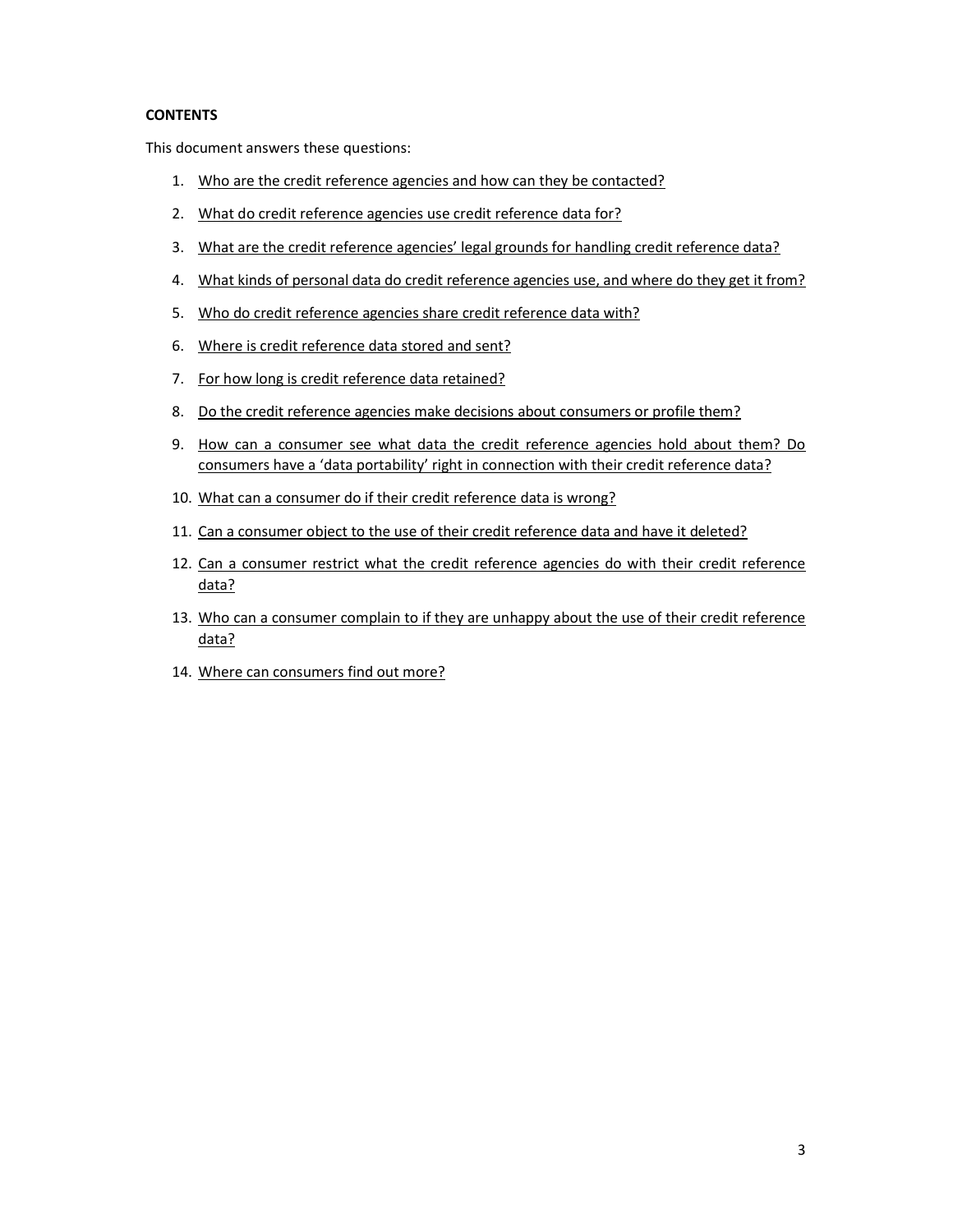# 1. WHO ARE THE CREDIT REFERENCE AGENCIES AND HOW CAN THEY BE CONTACTED?

There are three main credit reference agencies in the UK.

Each is regulated by the Financial Conduct Authority ("FCA") and authorised to conduct business as a credit reference agency. The full names and contact details for each are set out below.

| Credit reference agency                       | <b>Contact details</b>                                                                    |  |
|-----------------------------------------------|-------------------------------------------------------------------------------------------|--|
|                                               | <b>Post:</b> Equifax Limited, Customer Service Centre PO Box 10036,<br>Leicester, LE3 4FS |  |
| Equifax Limited                               | Web address: https://www.equifax.co.uk/Contact-<br>us/Contact Us Personal Solutions.html  |  |
|                                               | Email: UKDPO@equifax.com                                                                  |  |
|                                               | Phone: 0333 321 4043 or 0800 014 2955                                                     |  |
|                                               | Post: Experian, PO BOX 9000, Nottingham, NG80 7WP                                         |  |
| <b>Experian Limited</b>                       | Web address: https://www.experian.co.uk/consumer/contact-<br>us/index.html                |  |
|                                               | Phone: 0344 481 0800 or 0800 013 8888                                                     |  |
|                                               | Post: TransUnion, One Park Lane, Leeds, West Yorkshire, LS3 1EP                           |  |
| TransUnion International<br><b>UK Limited</b> | Web address: https://www.transunion.co.uk/consumer/consumer-<br>enquiries                 |  |
|                                               | Email: consumer@transunion.co.uk                                                          |  |
|                                               | Phone: 0330 024 7574                                                                      |  |

In this information notice, these three companies are referred to as Equifax, Experian and TransUnion respectively. Together they are referred to as credit reference agencies.

## **Controllers**

Each credit reference agency is a controller of the credit reference data that it holds. This means that it has certain responsibilities under data protection law to make sure that the data is used fairly and lawfully.

Where a credit reference agency operates as part of a group of companies, it may share joint responsibility with the other members of that group when sharing data with them. You can contact the relevant credit reference agency using the details above if you want to enquire about any of those group companies or exercise any of your rights in respect of your personal data.

# 2. WHAT DO CREDIT REFERENCE AGENCIES USE CREDIT REFERENCE DATA FOR?

Credit reference agencies use credit reference data in products and services that they offer to their clients. The purposes for which those products and services are used are described below, but please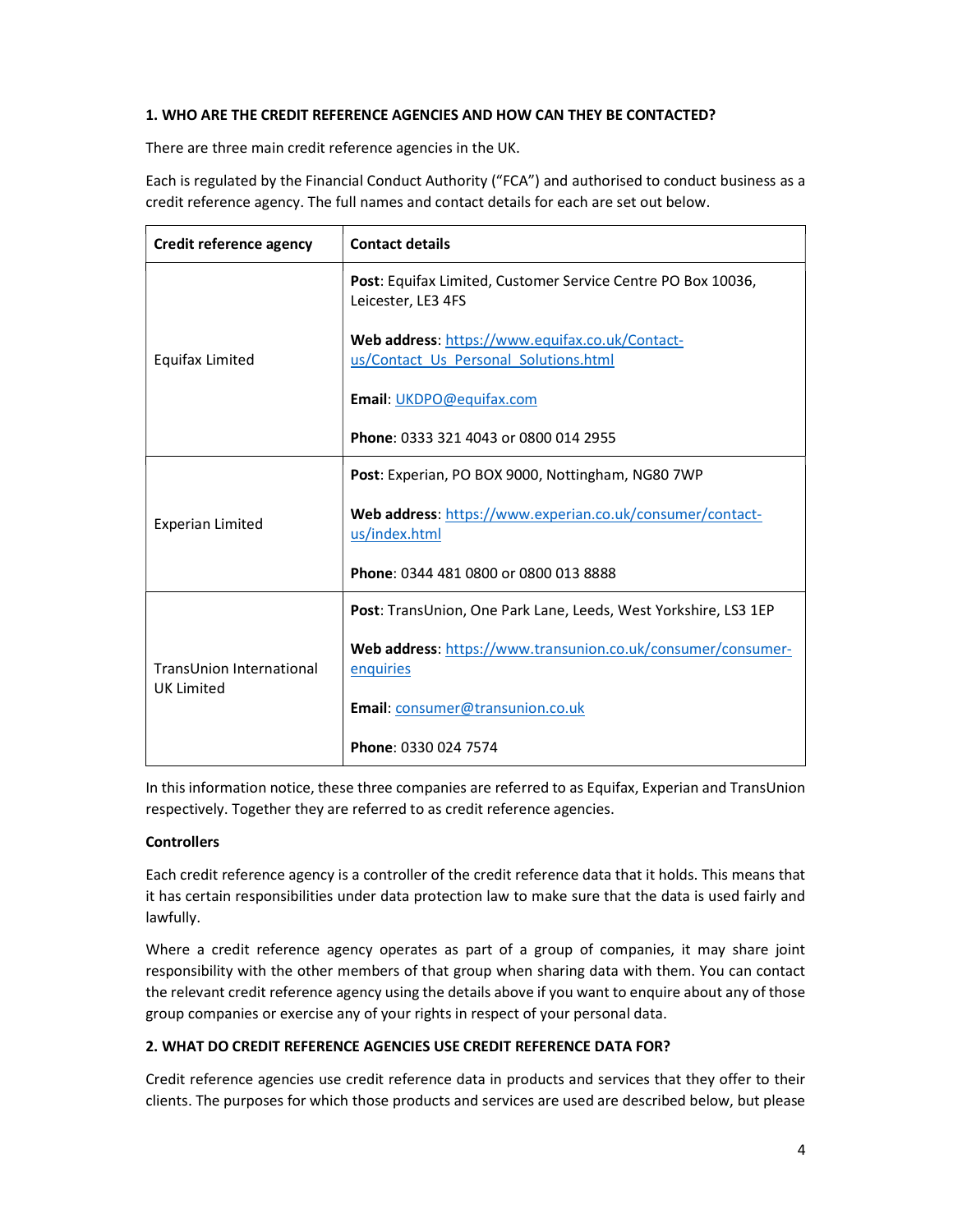note that different clients may use the products and services in different ways. Consumers should check the privacy policies of the organisations that they deal with for details about how they use any products and services provided by the credit reference agencies.

# (a) Credit reporting and affordability checks

Each credit reference agency uses credit reference data to provide credit reporting services and affordability checks to its clients.

# Credit reporting

Organisations use credit reporting services to see how people and businesses are managing payments in respect of their credit arrangements and how they have done so in the past. For example, if a person applies for a bank loan to buy a car, the bank may use credit reporting services to check whether that person has defaulted on any previous credit agreements. It will then use this information, together with information from other sources, to assess the risk of offering the loan.

# Affordability checks

Organisations use affordability checks to help understand whether people or businesses applying for credit are likely to be able to afford the repayments. The information provided as part of the affordability checks may affect a person's or business's ability to obtain credit.

These activities help promote responsible lending, prevent people and businesses from getting into more debt than they can afford, and reduce the amount of unrecoverable debt and insolvencies.

# (b) Checks to validate and verify data, and help prevent and detect fraud, money laundering and other criminal activity

The credit reference agencies use credit reference data to provide validation and verification services and other services to help prevent fraud, money laundering and other criminal activity.

Some examples of how credit reference agency clients use these services are as follows:

- When a person applies to an organisation for a product or service, the organisation might ask that person to answer questions about themselves, and then check the answers against the data held by the credit reference agencies to see if they match. For example, they may ask "What is your current address?" If the address provided does not exist on the credit reference agencies' records (for example, because it is a fictitious address) or does not match the data held by the credit reference agencies (for example, there is no record of the person at the address provided), then this may be an indicator of a mistake or fraud.
- Where some products and services are only available to people of a certain age, organisations may check whether the person they are dealing with is eligible by looking at data held by the credit reference agencies. For example, if a person is signing up to join a gambling website which is only for people who are at least 18 years old, the organisation may check to see if the age provided by the person matches that held by the credit reference agencies.
- Government and quasi-government bodies may use credit reference agency services to check whether people are entitled to certain benefits and to help recover unpaid taxes, overpaid benefits and similar debts. For example, if a person is claiming single person discount for council tax, a local authority may check with the credit reference agencies to see if any other adults are living at the same address.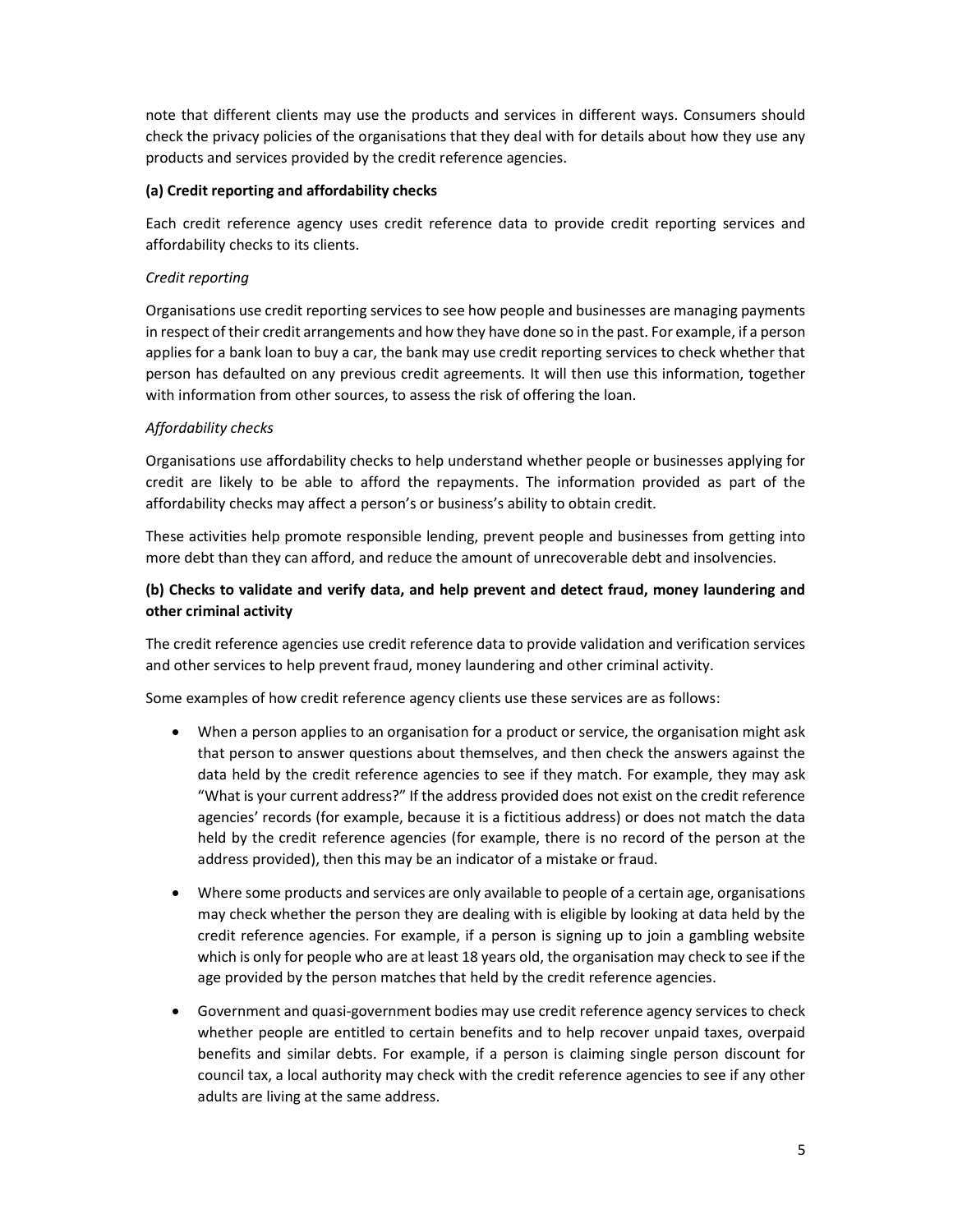The police may use data held by credit reference agencies to help in their investigations into criminal activity.

An indication of invalid or unverified information, fraud, money laundering or other criminal activity may affect the outcome of an application for (amongst other things) a product or service, a tenancy agreement or employment. If clients using the services identify potentially fraudulent activity they may also pass the applicant's details to a fraud prevention agency such as Cifas and/or to the police.

# (c) Customer management

Credit reference agencies use credit reference data to provide products and services for organisations to use for customer management purposes. Customer management is the ongoing maintenance of an organisation's relationship with its customers. This could include activities designed to support:

- data accuracy: for example, to correct or update data held on the organisation's records, such as correcting spelling mistakes or adding missing fields;
- ongoing relationship and account management activities: for example, to help organisations make decisions relating to credit limit adjustments, transaction authorisations, card reissue, inbound lending requests, and to identify and manage the accounts of customers including those at risk, in early stress, in arrears, or going through a debt collection process.

# (d) Tracing and debt recovery

Credit reference agencies use credit reference data to provide products and services that allow organisations to trace people. This is typically needed where a person has moved address or changed their telephone number and has not provided their new contact details. The credit reference agencies help organisations locate customers they have lost contact with by providing them with updated addresses and other contact details.

The products and services are used to support organisations' debt recovery and debtor tracing activity. For example, if a person owes money to an organisation and moves to a new house without telling the organisation where they have moved to, the organisation may use these services to help find that person to recover the money that is owed to them.

These products and services are also used to find people in order to let them know about assets that they may have forgotten about or not be aware of, such as old dormant savings accounts or pension funds, or to find people to let them know about assets of a deceased person which they have an interest in, such as administrators or beneficiaries of a deceased person's estate.

Please also see section 2(h) below which describes how some of the credit reference agencies provide tracing services for marketing purposes.

# (e) Tenant vetting

Credit reference agencies use credit reference data to provide products and services that allow landlords to verify some of the information provided by their prospective tenants, as well as confirming that they are who they say they are and that they are likely to be willing and able to pay their rent on time. Landlords can use this information to help decide whether to agree to the tenancy, or how much of a deposit they should ask for.

# (f) Staff and job candidate vetting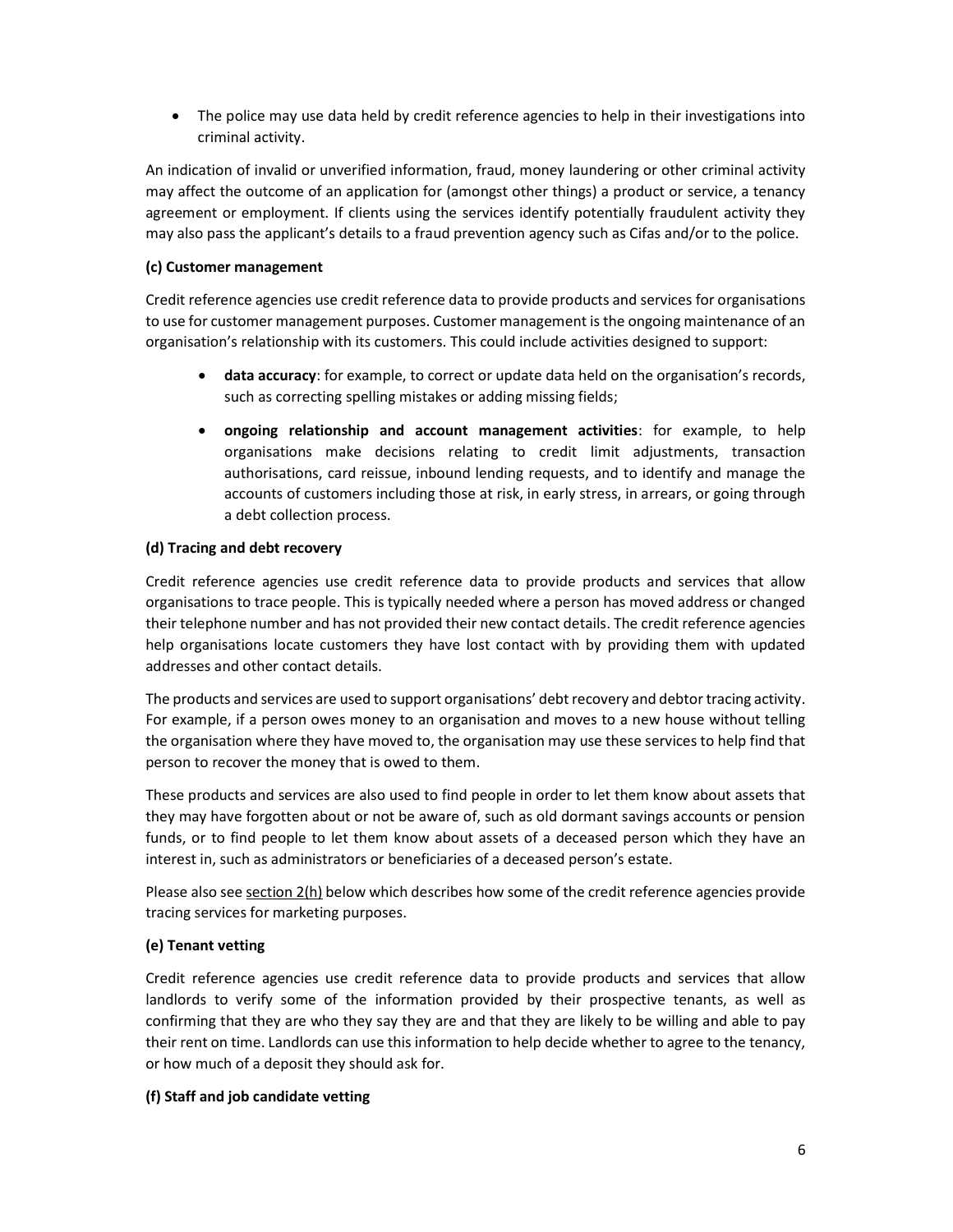Credit reference agencies use credit reference data to provide products and services that allow organisations to verify some of the information provided by their staff and job candidates and confirm that they are who they say they are. They also enable employers to assess whether the staff member or candidate has a history of managing their own financial commitments well, or whether they are financially compromised. This can be used to help them decide whether the person would be or will continue to be a suitable member of staff.

# (g) Insurance risk assessments and pricing

Credit reference agencies use credit reference data to provide products and services for organisations to use to assess insurance risk. For example, an insurer may find that a person's financial standing and history can be used to help predict how likely that person is to make a claim on an insurance policy, or how large that claim might be. This can help the insurer to decide (i) whether to provide insurance to a person, and (ii) how much the insurance premium should be, and (iii) whether to allow payment for insurance on a credit instalment basis.

# (h) Marketing and marketing-related services

## Overview

Each credit reference agency offers its clients marketing services. Some of these marketing services use credit reference data and some do not. For details about the marketing services offered and the personal data used by the credit reference agencies, please see the following links:

| Experian:   | https://www.experian.co.uk/privacy/consumer-information-portal           |
|-------------|--------------------------------------------------------------------------|
| Equifax:    | https://www.equifax.co.uk/ein.html                                       |
| TransUnion: | https://www.transunion.co.uk/legal/privacy-centre?#pc-marketing-services |

As well as other rights, consumers have the right to object to the processing of their credit reference data for direct marketing purposes, including any profiling that is related to direct marketing. Section 11 sets out more details on how this right can be exercised.

If a credit reference agency provides marketing services, then they may use an individual's title, name (including aliases), address, date of birth, gender and address links information (see section 4 for more detail), as well as limited information relating to their financial standing.

## Screening out

Credit reference agencies use credit reference data to provide screening services to their clients. This means that they identify people who clients may wish to screen out of marketing lists. Screening is used to help ensure that individuals do not receive irrelevant or inappropriate marketing information.

For example, a client may want to screen out from its marketing list someone who is deceased, or who is under 18, or does not reside at the address they hold, or who may not be interested in a product or service or is unlikely to be accepted for it.

## Other marketing-related activities

In addition, credit reference agencies may use credit reference data to offer some or all of the following marketing services:

• They may supply the open version of the electoral register (where people have not opted out from their electoral register data being used for marketing and other purposes) to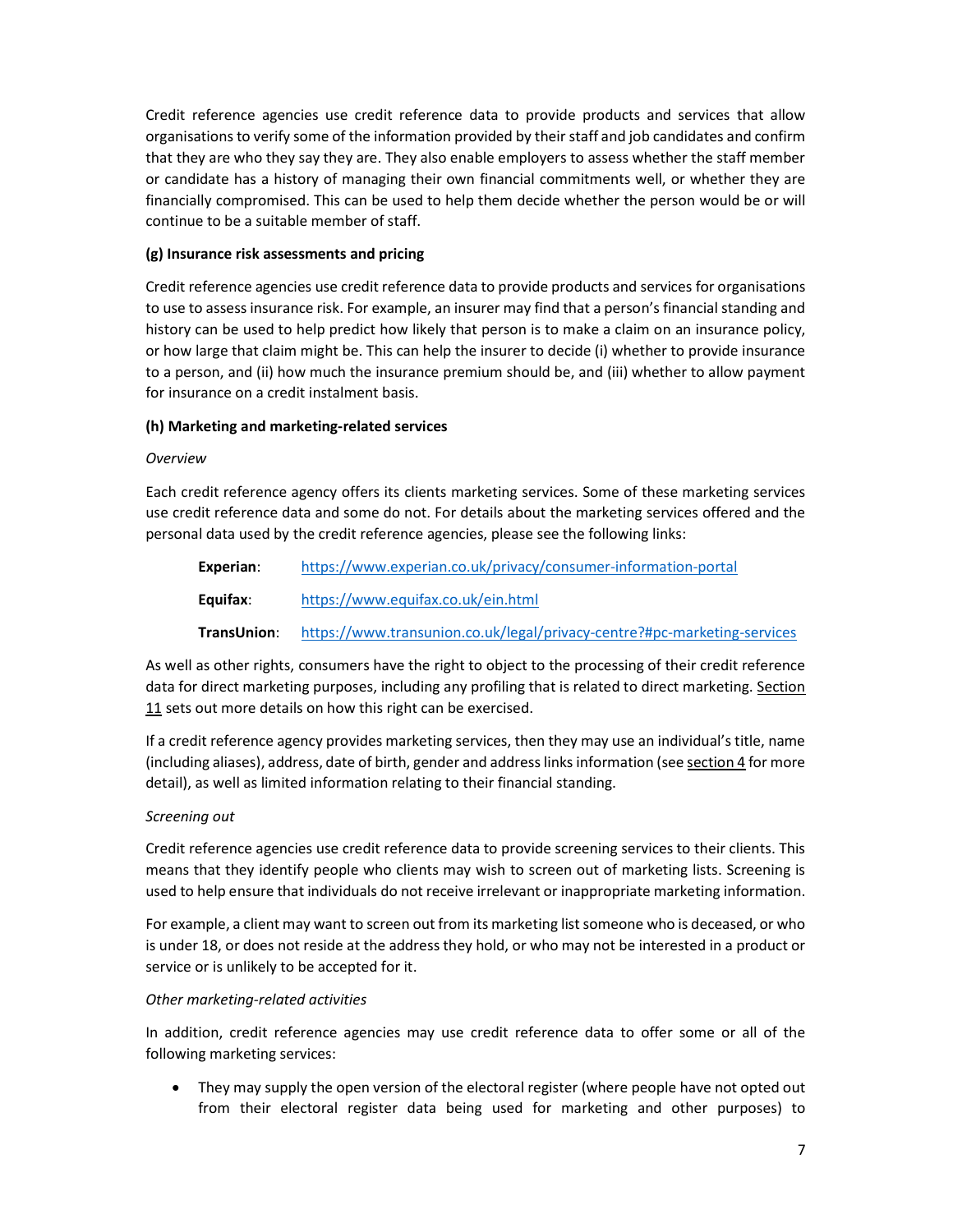organisations for marketing purposes. This can include identifying new potential customers, verifying that names, addresses and dates of birth collected from other sources are accurate and complete, and informing customers of any errors.

- They may identify when someone has moved away from an address so that marketing is not sent to them at that old address.
- They may help build insight using profiling techniques which will be used by organisations to help them identify people that they want to communicate with about particular products and services. This insight might predict, for example, age, marital status, household composition, length of residency at an address and gender. It can help give organisations insight into the likely characteristics of the UK population at an individual, household and postcode level. Credit reference data also helps credit reference agencies to validate the insight being created.
- In certain circumstances, insight might also be used to help clients predict the financial profile of a person so that they can personalise their interactions with them and make communications more relevant and suitable. For example, they could use the insight to select products or offers that they believe would be relevant to that person.
- Models and insight created by the credit reference agencies can be matched to clients' own contact lists so that they can make better informed decisions about how they interact with individuals.
- They may confirm whether individuals are resident at the address that the credit reference agencies or their clients hold for them. This can be done by checking the credit reference data to see if there are any open credit accounts at an address and whether the accounts have recent activity, such as where a recent payment has been made. If they do, then it is likely that they have the correct address details. This will help ensure that an individual does not receive marketing for someone else and the credit reference agencies' clients do not send marketing to the wrong address.
- They may trace individuals to a new address so that their marketing preferences (both optins and opt-outs) collected at a previous address can continue to apply at their new address and so that marketing is not sent to them at their old address.
- The credit reference agencies may also use credit reference data to help keep their own marketing suppression lists (or those of their group companies) accurate and up to date. For example, if you have previously asked to be excluded from marketing activity and your credit reference data indicates that you have since moved or changed your name, that information can be used to make sure that you continue to be excluded from marketing activity at your new address or under your new name.

## (i) Profiling, statistical analysis and anonymisation

Credit reference agencies use, and allow their clients to use, credit reference data to carry out profiling of consumers through statistical analysis. This includes the creation, validation and use of scorecards, models, and attributes in connection with the assessment of risks relating to credit, fraud, affordability and debt collection. It is also used in verifying identities, to monitor and predict market trends and to enable clients to refine lending and fraud strategies, and loss forecasting.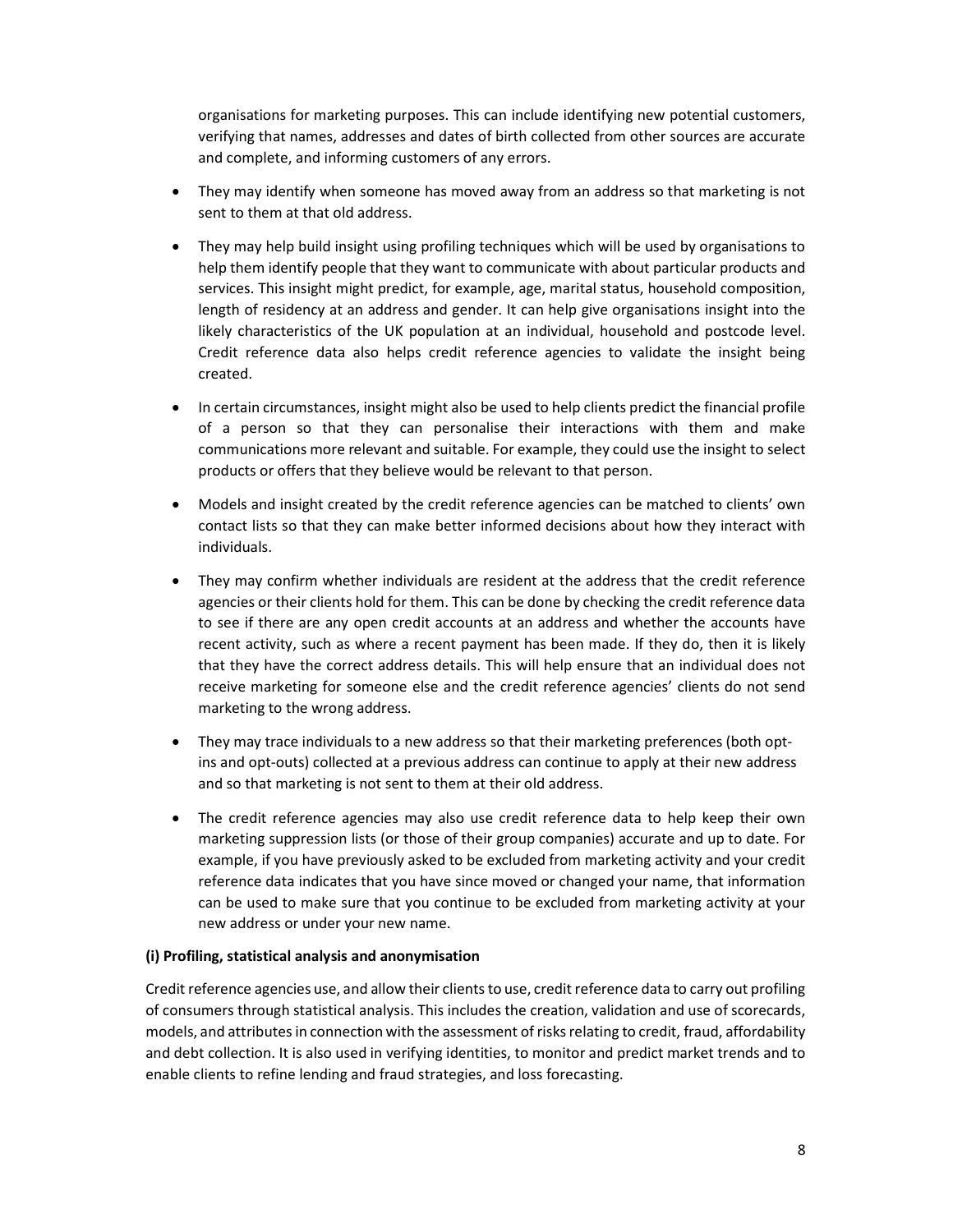These practices profile consumers to help determine the likelihood that a consumer with certain characteristics will act in a way that will produce certain outcomes; for example, to repay credit, to be able to afford credit, to claim on an insurance policy, to commit fraud, to respond to certain collection strategies or to become insolvent.

The credit reference agencies may also convert personal data into statistical or aggregated form so that individuals are not identified or identifiable (thereby creating anonymized data). Anonymized data is not personal data and the credit reference agencies may use such data to conduct research and analysis, including to produce statistical research and reports or for any other purposes.

# (j) Data management activities

Credit reference agencies use credit reference data to carry out certain processing activities to support their own business operations. This includes supporting the effectiveness, efficiency and security of their databases, products and services, both in the context of their credit reference activities and more widely. For example:

- Data loading: credit reference data is checked for integrity, validity, consistency, quality and age to help make sure it is accurate. These checks pick up issues such as irregular dates of birth, names, addresses, account start and default dates, and gaps in status history.
- Data matching: credit reference data is matched to the credit reference agencies' existing databases to help make sure it is assigned to the right person, even when there are discrepancies like spelling mistakes or previous names or different versions of a person's name. Credit reference agencies use credit reference data to create and confirm identities, which they use to underpin the services that they provide.
- Data linking: when credit reference agencies compile data into their databases, they create links between different pieces of data. For example, people who appear financially associated with each other may be linked together and a person can be linked with their previous and current addresses. Also, where someone has an alias, such as a maiden name and married name, these names will be linked.
- System maintenance and testing: credit reference data may be used when carrying out system maintenance, repair and testing, and security activity.

Each credit reference agency has its own processes and standards for data management activity.

## (k) New development and testing

The credit reference agencies use credit reference data to help develop new products, services and technologies and to test them. Typically, credit reference agencies will anonymise credit reference data before it is used for these purposes.

## (l) Compliance with laws

The credit reference agencies use and disclose credit reference data where required by law. For example, this can happen in response to a court order or a request from a regulator, or in order to comply with a request from a person (or by a third party acting on their behalf), to exercise their legal rights in respect of the credit reference data, such as by requesting a copy of it.

# 3. WHAT ARE THE CREDIT REFERENCE AGENCIES' LEGAL GROUNDS FOR HANDLING CREDIT REFERENCE DATA?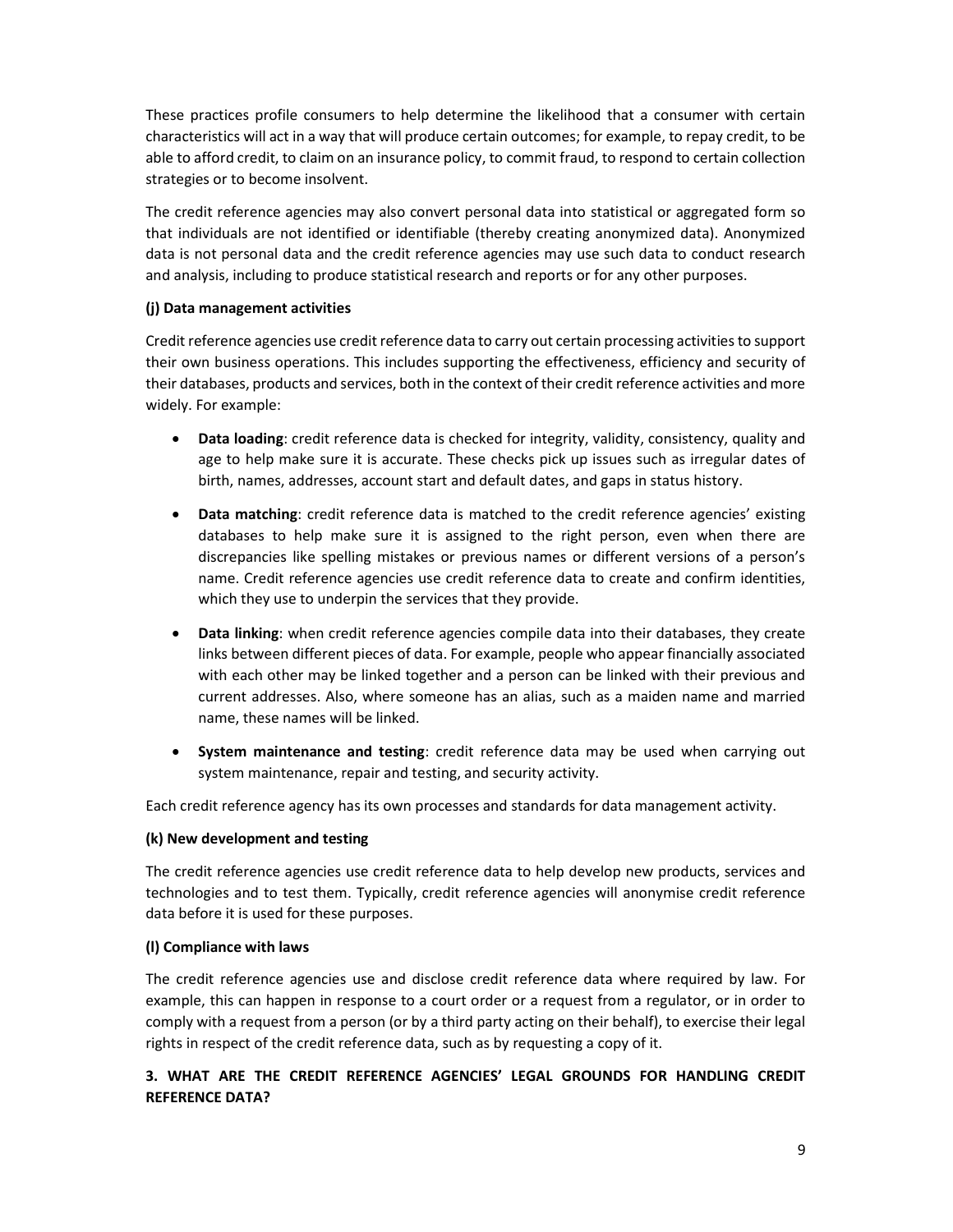Data protection law requires the credit reference agencies to always have what is referred to as a "lawful basis" (i.e. a reason or justification) for processing personal data. There are a number of lawful bases available, but the majority of credit reference agencies' activity is on the basis that:

- the processing is necessary to pursue the *legitimate interests* of the credit reference agencies and third parties (such as their clients), and those interests do not unduly prejudice the rights and freedoms of individuals; or
- the processing is necessary to comply with a legal obligation binding on the credit reference agencies.

For information about any other lawful basis relied on by each credit reference agency, please review their individual information notices (see section 14).

# Legitimate interests

The credit reference agencies use credit reference data to pursue their legitimate interests, those of their clients and those of individuals. The following table explains these legitimate interests. The credit reference agencies have carried out assessments and have concluded that these interests are not overridden by the interests or fundamental rights and freedoms of individuals.

| <b>Interest</b>                                                                        | <b>Explanation</b>                                                                                                                                                                                                                                                                                                                                                                                        |
|----------------------------------------------------------------------------------------|-----------------------------------------------------------------------------------------------------------------------------------------------------------------------------------------------------------------------------------------------------------------------------------------------------------------------------------------------------------------------------------------------------------|
| Promoting responsible lending and helping to<br>prevent over-indebtedness              | Responsible lending means that lenders only sell<br>products that are affordable and suitable for the<br>borrowers' circumstances. This is in the interests<br>of borrowers so that they do not become<br>burdened with debt that they cannot afford to<br>repay, and the stress associated with that. It is<br>also in the interests of lenders in that it reduces<br>bad debt and collections activity. |
|                                                                                        | Credit reference agencies facilitate responsible<br>lending by providing services that allow lenders<br>to access information about a person (and<br>anyone with whom they have a financial<br>association, such as a joint account), including<br>how they are managing current debt, have<br>managed debt in the past and whether they<br>have sufficient income to repay the debt.                     |
| Helping prevent and detect fraud, money<br>laundering and validate and verify identity | Credit reference agencies provide identity, anti-<br>fraud and anti-money laundering services to<br>help clients meet legal and regulatory<br>obligations. These services benefit individuals by<br>facilitating prompt access to services through<br>identity verification, and helping to protect them<br>against fraud, and other criminal activity.                                                   |
|                                                                                        | Prevention and detection of fraud, money<br>laundering and other criminal activity is in the<br>legitimate interest of the credit reference                                                                                                                                                                                                                                                               |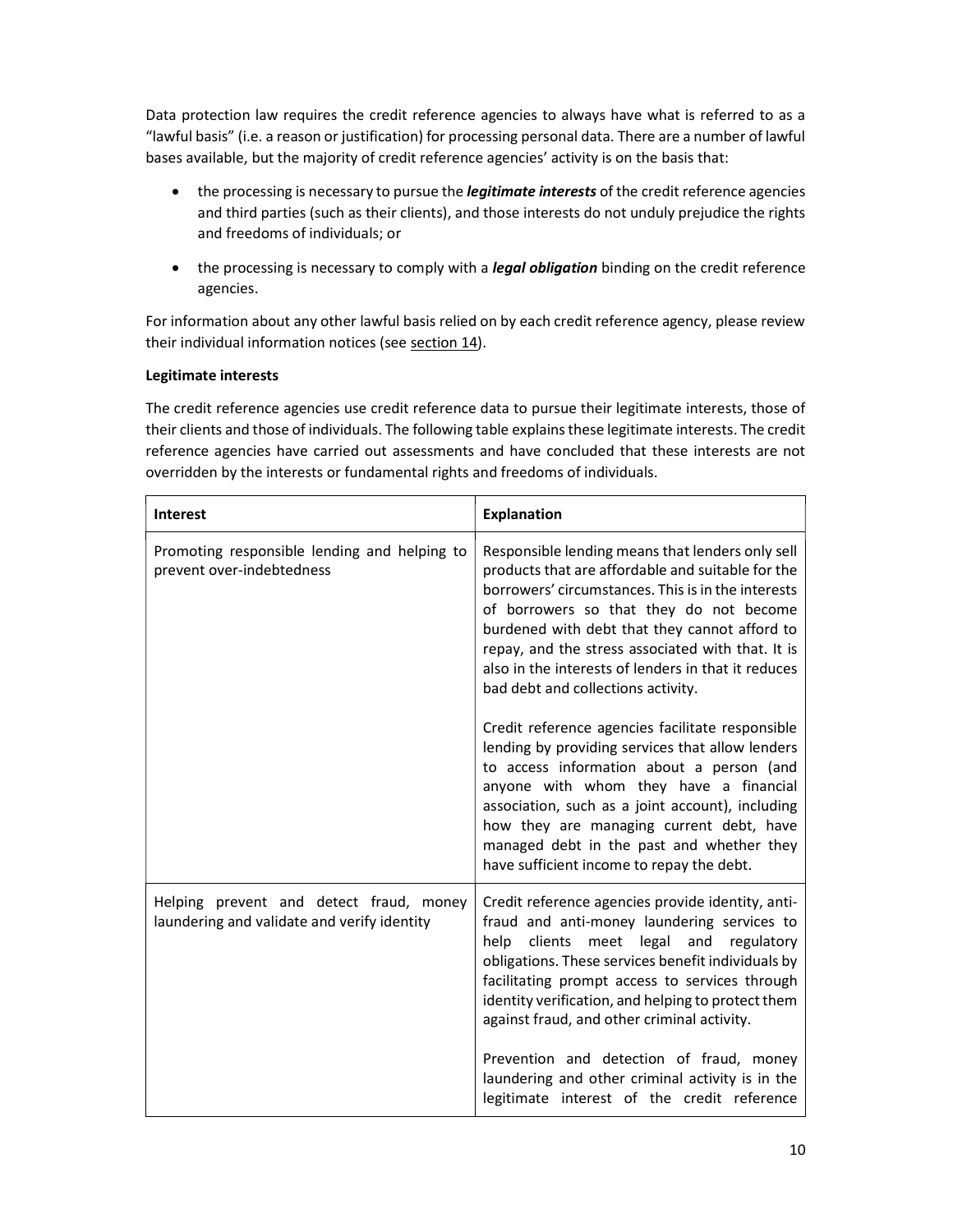|                                                                                         | agencies and their clients. It is also to the benefit<br>of wider society and therefore in the public<br>interest.                                                                                                                                                                                                                                                                                                                                                                                                                                                                                                                 |
|-----------------------------------------------------------------------------------------|------------------------------------------------------------------------------------------------------------------------------------------------------------------------------------------------------------------------------------------------------------------------------------------------------------------------------------------------------------------------------------------------------------------------------------------------------------------------------------------------------------------------------------------------------------------------------------------------------------------------------------|
| Customer and data management activities for<br>the benefit of consumers and businesses. | Credit reference agencies provide services which<br>help businesses maintain the quality of the data<br>they hold and to make informed decisions about<br>how they engage with their customers.                                                                                                                                                                                                                                                                                                                                                                                                                                    |
|                                                                                         | It is in the legitimate interests of the credit<br>reference agencies to offer these services to<br>their clients but it is also in the legitimate<br>interests of both the consumer and businesses<br>by helping ensure that data held is accurate,<br>comprehensive and up-to-date<br>and<br>that<br>informed and responsible decisions can be made<br>particularly in the context of lending decisions.                                                                                                                                                                                                                         |
| Supporting tracing and debt recovery                                                    | Credit reference agencies provide services that<br>support tracing and collections where the client<br>has a legitimate interest in conducting activity to<br>find its customers and to recover debt, or to<br>reunite, or confirm that an asset relates to the<br>right person.                                                                                                                                                                                                                                                                                                                                                   |
| Enabling landlords to check the suitability of<br>their prospective tenants             | Credit reference agencies enable landlords to<br>verify some of the information provided by their<br>prospective tenants, as well as confirming that<br>they are who they say they are and that they are<br>likely to be willing and able to pay their rent on<br>time. This helps the landlord to decide whether<br>to agree to the tenancy, or how much of a<br>deposit they should ask for; and it reduces the<br>risk<br>that<br>the tenancy relationship<br>will<br>subsequently break down. It also helps tenants<br>to avoid getting into legal difficulties where they<br>have agreed to pay rent that they cannot afford. |
| Enabling employers to check the suitability of<br>their current and prospective staff   | Credit reference agencies enable employers to<br>verify some of the information provided by their<br>staff and job candidates and confirm that they<br>are who they say they are. They also enable<br>employers to assess whether the staff member<br>or candidate has a history of managing their own<br>financial commitments well, or whether they are<br>financially compromised. This can help reduce<br>the risk of fraud and can help the employer to<br>decide whether the person is or would be a<br>suitable member of its staff. All of which is in the<br>legitimate interest of those employers.                      |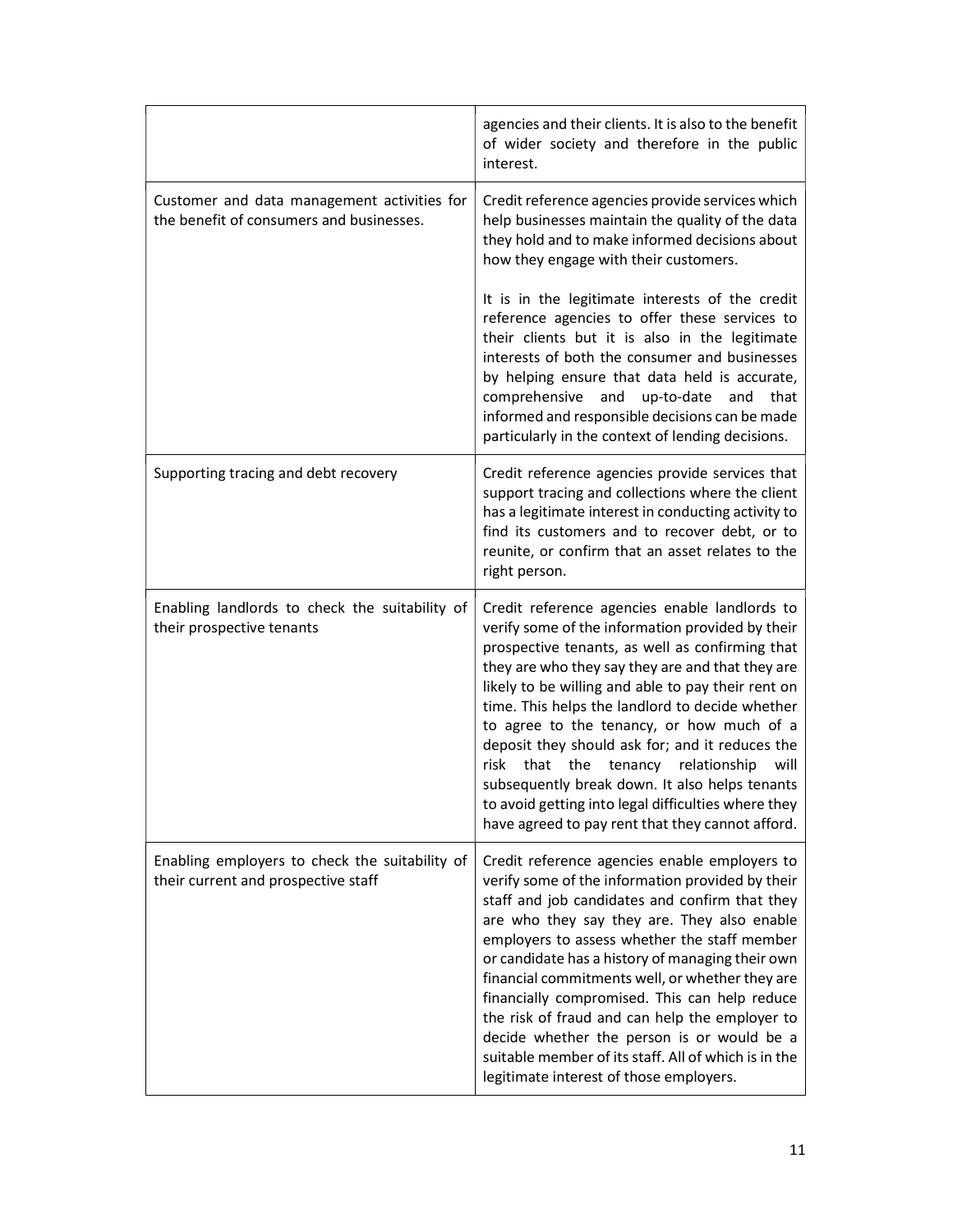| consider certain kinds of credit reference data<br>when they are assessing risk. This data can help<br>the insurer decide whether to provide cover to a<br>person, and how much the insurance premium<br>should be. This enables them to better forecast<br>their future liability and to price their insurance<br>products more accurately and competitively. For<br>consumers, it means that insurance policies are<br>fairly, with the lowest-risk<br>priced<br>more<br>individuals paying less for their insurance.                                                                                                                                                                                                                                                                           |
|---------------------------------------------------------------------------------------------------------------------------------------------------------------------------------------------------------------------------------------------------------------------------------------------------------------------------------------------------------------------------------------------------------------------------------------------------------------------------------------------------------------------------------------------------------------------------------------------------------------------------------------------------------------------------------------------------------------------------------------------------------------------------------------------------|
| Credit reference agencies' services may be used<br>by their clients to help them comply with their<br>regulatory obligations, for example,<br>own<br>complying<br>with<br>anti-money<br>laundering<br>obligations and regulations set by the FCA which<br>require lenders to assess the creditworthiness of<br>individuals who apply for loans. This is in the<br>legitimate interest of clients.<br>Further, these regulatory obligations are in place<br>in the interests of wider society, so facilitating<br>compliance with them indirectly benefits society<br>as a whole, which is in the public interest.                                                                                                                                                                                 |
| Credit reference agencies provide services to<br>support organisations in ensuring that their<br>marketing strategies are responsible, informed<br>and efficient. This helps them to reduce waste<br>(driving costs down and increasing competition)<br>avoid<br>communications<br>and<br>sending<br>to<br>individuals who are less likely to be interested in<br>receiving them or who should not receive them.<br>More information is available from each credit<br>reference agency about the legitimate interests<br>relied on for their marketing services activities<br>by visiting:<br>Experian:<br>https://www.experian.co.uk/privacy/consumer-<br>information-portal<br>Equifax: https://www.equifax.co.uk/ein.html<br><b>TransUnion:</b><br>https://www.transunion.co.uk/legal/privacy- |
| centre?#pc-marketing-services                                                                                                                                                                                                                                                                                                                                                                                                                                                                                                                                                                                                                                                                                                                                                                     |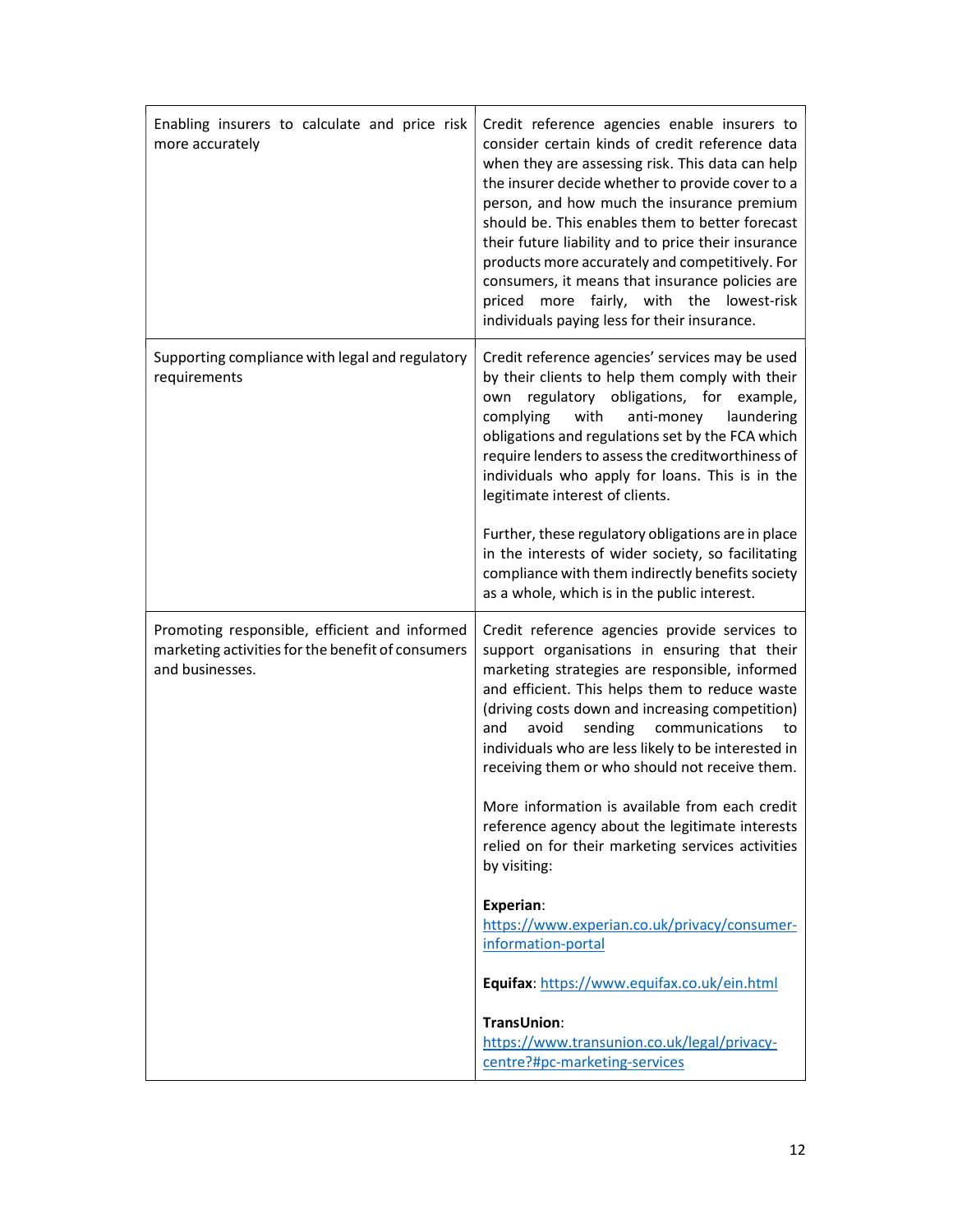| It is in each of the credit reference agencies'  |
|--------------------------------------------------|
| legitimate interests to provide the services     |
| described above to its clients to generate sales |
| revenues.                                        |
|                                                  |

The credit reference agencies' use of credit reference data is subject to an extensive framework of safeguards that balance the legitimate interests set out above with the fundamental rights and freedoms of the people whose data the credit reference agencies use and share. The framework includes information given to people about how their personal data will be used and how they can exercise their rights to obtain their personal data, have it corrected, erased or restricted, object to it being processed, and complain if they are dissatisfied. It also includes extensive due diligence checks on clients, robust contractual arrangements and internal data management processes that the credit reference agencies have in place. These safeguards help sustain a fair and appropriate balance and to protect the rights and freedoms of individuals.

# Legal obligations

In some circumstances the credit reference agencies are required by law to use or share personal data in particular ways. This happens, for example, when a court, law enforcement agency or regulator makes a legally binding request or order for disclosure of personal data. It also happens when individual consumers exercise their rights, for example by requesting a copy of their own personal data from a credit reference agency.

# 4. WHAT KINDS OF PERSONAL DATA DO CREDIT REFERENCE AGENCIES USE, AND WHERE DO THEY GET IT FROM?

Each credit reference agency obtains and uses personal data from different sources, so they often hold information that is different to some degree from that held by the others. However, most of the personal data they hold falls into the categories outlined below from the sources described.

| Information type              | <b>Description</b>                                                                                                                                                                                                                                                                                                                                                                                                               | <b>Source</b>                                                                                |
|-------------------------------|----------------------------------------------------------------------------------------------------------------------------------------------------------------------------------------------------------------------------------------------------------------------------------------------------------------------------------------------------------------------------------------------------------------------------------|----------------------------------------------------------------------------------------------|
| <b>Identifiers</b>            | Credit reference agencies hold personal<br>data that can be used to identify people,<br>such as name, date of birth, and current and<br>previous addresses.                                                                                                                                                                                                                                                                      | This data is part of some of the<br>other data sources mentioned<br>below in this table.     |
|                               | They may also hold business data including<br>name, address and details of shareholders<br>and directors.                                                                                                                                                                                                                                                                                                                        | Data about UK postal addresses<br>is obtained from commercial<br>sources such as Royal Mail. |
| Electoral<br>register<br>data | Credit reference agencies hold information<br>from the electoral register (also known as<br>the 'Electoral Roll'). There are two versions<br>of this. One is known as the open register<br>(also known as the 'Edited Electoral Roll' or<br>'EER') and can be used for a variety of<br>purposes including marketing. The other is<br>the full register which the credit reference<br>agencies can only use for limited purposes. | This data is supplied by local<br>authorities across the UK and<br>the Isle of Man.          |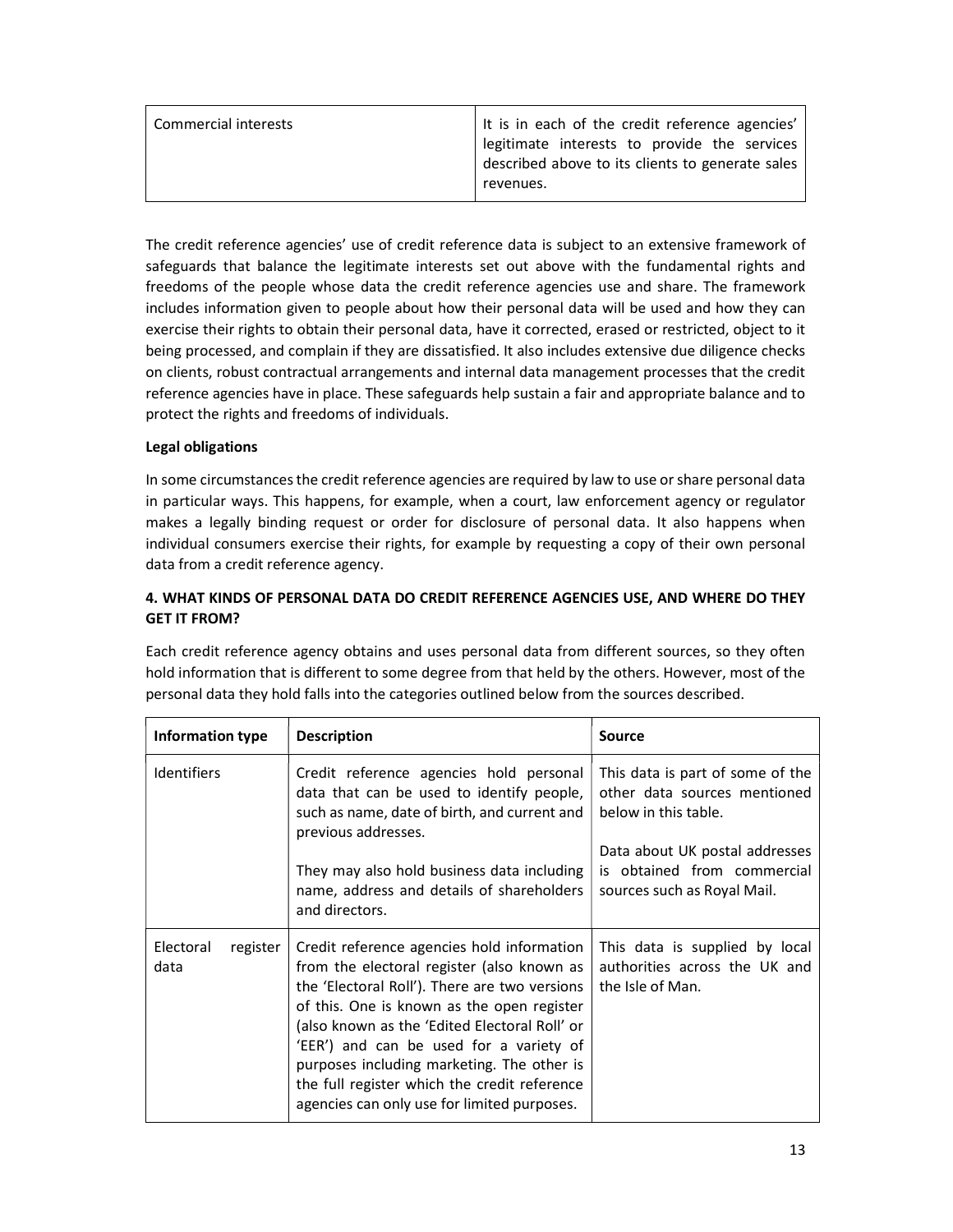| Credit<br>account<br>performance data              | Credit reference agencies receive personal<br>data about how people are managing to<br>repay their credit commitments.<br>The data includes the name of the lending<br>organisation, the date the account was<br>opened, the account number, the amount of<br>debt outstanding (if any), any credit<br>available (including overdraft limits) and the<br>repayment history on the account, including<br>late and missing payments.                                                                                                                                                            | This data is provided from banks,<br>building societies and other<br>financial services providers such<br>as credit card companies, home<br>credit suppliers, credit unions<br>and hire purchase companies. It<br>is also provided by utilities<br>mobile<br>companies,<br>phone<br>networks, retail and mail order<br>companies<br>and<br>insurance<br>companies. |
|----------------------------------------------------|-----------------------------------------------------------------------------------------------------------------------------------------------------------------------------------------------------------------------------------------------------------------------------------------------------------------------------------------------------------------------------------------------------------------------------------------------------------------------------------------------------------------------------------------------------------------------------------------------|--------------------------------------------------------------------------------------------------------------------------------------------------------------------------------------------------------------------------------------------------------------------------------------------------------------------------------------------------------------------|
| Rental related data                                | Some credit reference agencies receive<br>personal data about whether people are<br>managing to pay their rent on time.<br>The data includes tenancy reference, start<br>date, end date, rental amount, arrangement<br>amount and outstanding balance.                                                                                                                                                                                                                                                                                                                                        | This data is provided by social<br>housing providers and private<br>landlords.                                                                                                                                                                                                                                                                                     |
| <b>Bank</b><br>account                             | This data includes the name of the                                                                                                                                                                                                                                                                                                                                                                                                                                                                                                                                                            | This data is provided from                                                                                                                                                                                                                                                                                                                                         |
| turnover data and<br>application<br>salary<br>data | organisation providing current accounts,<br>current account numbers, sort codes, the<br>number of account holders, the transactions<br>made on the current accounts (credits and<br>in some cases debits), and a figure for<br>credits on each current account.<br>Application salary data consists of the salary<br>declared by a person when they are applying<br>for credit. It also includes whether that<br>figure is net or gross, and whether the salary<br>has been verified (e.g. with copies of salary<br>slips). This data also includes the date that<br>an application was made. | organisations which offer people<br>current accounts, such as banks<br>and building societies.                                                                                                                                                                                                                                                                     |
| Judgment data                                      | Credit reference agencies obtain data about<br>court judgments and decrees. This may<br>include, for example, the name of the court,<br>the nature of the judgment, how much<br>money was owed, and whether the<br>judgment has been satisfied.                                                                                                                                                                                                                                                                                                                                               | The government makes court<br>judgments and other decrees<br>administrative<br>orders<br>and<br>available<br>through<br>publicly<br>statutory public registers. These<br>are maintained by Registry Trust<br>Limited, which supplies the data<br>on the registers to the credit<br>reference agencies.                                                             |
| Insolvency data                                    | Credit reference agencies obtain data about<br>insolvency-related events. This includes<br>data about bankruptcies, administration<br>orders, individual voluntary arrangements,<br>debt relief orders, sequestrations, trust                                                                                                                                                                                                                                                                                                                                                                 | This data is obtained from The<br>Insolvency<br>the<br>Service,<br>Accountant in Bankruptcy, The<br>Stationary Office and Northern<br>Ireland's Department for the                                                                                                                                                                                                 |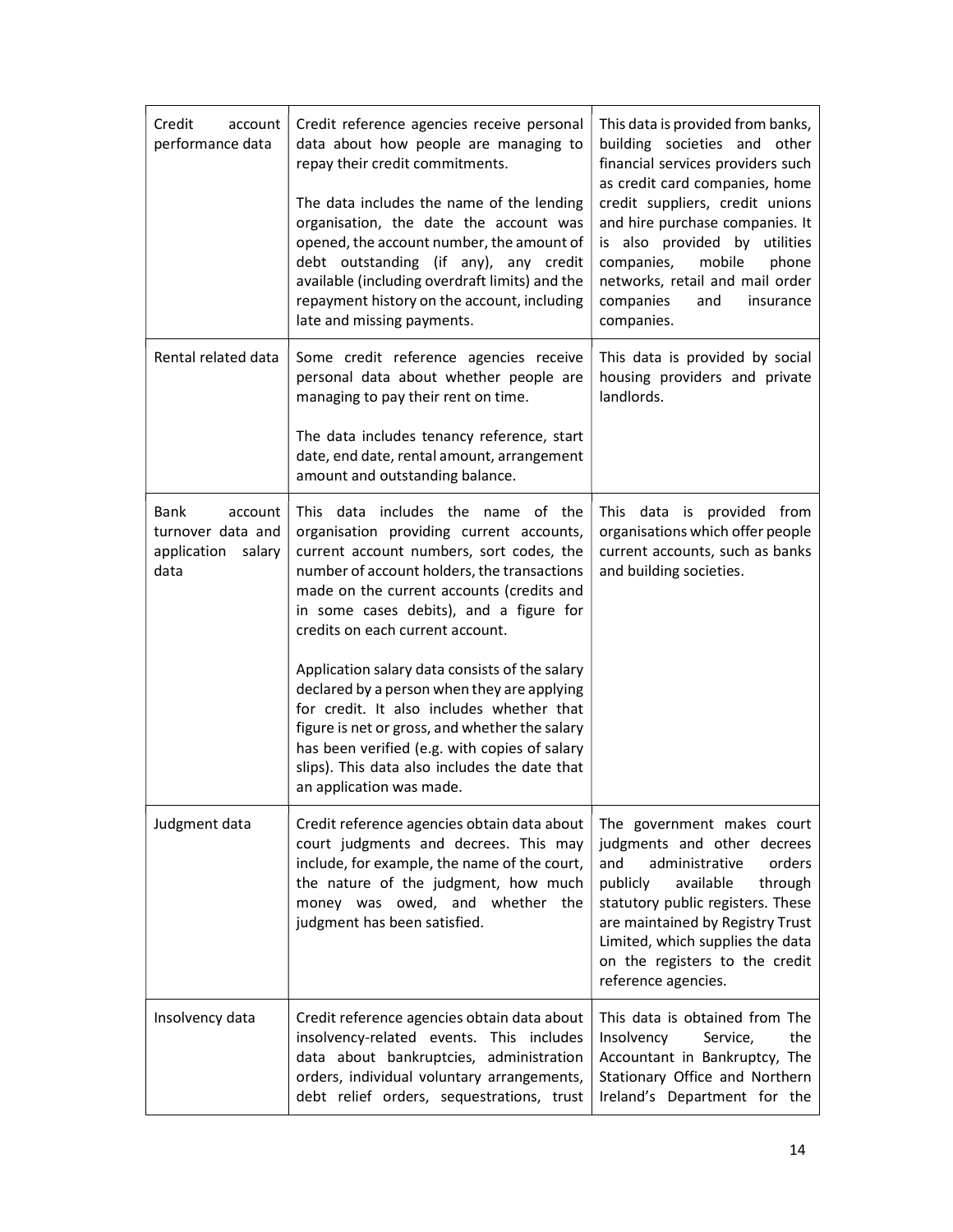|                                                                                                 | deeds and debt arrangement schemes. This<br>data includes the start and end dates of the<br>relevant insolvency or arrangement.                                                                                                                                                                                                                                      | Economy - Insolvency Service,<br>the<br>London,<br><b>Belfast</b><br>and<br><b>Edinburgh Gazettes and Registry</b><br>Trust Limited.<br>insolvency<br><b>Business</b><br>data<br>İS<br>obtained<br>from the<br>London,<br>Belfast and Edinburgh Gazettes.                                                            |
|-------------------------------------------------------------------------------------------------|----------------------------------------------------------------------------------------------------------------------------------------------------------------------------------------------------------------------------------------------------------------------------------------------------------------------------------------------------------------------|----------------------------------------------------------------------------------------------------------------------------------------------------------------------------------------------------------------------------------------------------------------------------------------------------------------------|
| Fraud<br>prevention<br>indicators                                                               | This data consists of information which<br>indicates<br>that<br>individual<br>has<br>an<br>demonstrated behaviour that appears to be<br>consistent with that of known fraudulent<br>conduct. It also consists of information<br>where an individual has been a victim of<br>identity fraud, or feels that his or her<br>personal data is vulnerable due to a breach. | This data is obtained from Cifas,<br>a not for profit fraud prevention<br>membership organisation.                                                                                                                                                                                                                   |
| Search footprints                                                                               | an organisation uses a credit<br>When<br>reference agency to make enquiries about a<br>person, the credit reference agency keeps a<br>record of that enquiry. This is known as a<br>'search footprint'. This includes the name of<br>the organisation, the date, and the purpose<br>for which the enquiry was made, for<br>example, employee vetting.                | Credit<br>reference<br>agencies<br>footprints<br>generate<br>search<br>automatically when enquiries<br>are made about a person.                                                                                                                                                                                      |
| Scores                                                                                          | Credit reference agencies and their clients<br>use credit reference data to produce scores<br>including in relation to credit, affordability,<br>fraud, identity, collections and insolvency.                                                                                                                                                                        | The credit reference agencies<br>algorithms<br>known<br>use<br>as<br>'scorecards' to produce scores<br>by running credit reference data<br>through scorecards.<br>Similarly, other organisations<br>create their own scores from<br>data obtained from the credit<br>reference agencies as well as<br>other sources. |
| Other<br>third-party<br>data                                                                    | This data includes phone numbers and email<br>addresses.<br>data<br>concerning<br>politically<br>exposed persons (PEPs) and people on<br>sanctions lists as well as mortality data.                                                                                                                                                                                  | reference<br>Credit<br>agencies<br>receive this data from reputable<br>commercial<br>under<br>sources<br>contracts agreed from time to<br>time.                                                                                                                                                                      |
| Other data credit<br>reference agencies<br>create (not already<br>referred to in this<br>table) | The credit reference agencies derive certain<br>data from the credit reference data. For<br>example:<br>Summarised and aggregated data: credit<br>reference agencies can summarise credit                                                                                                                                                                            | The credit reference agencies<br>generate this data from the data<br>sources available to them.                                                                                                                                                                                                                      |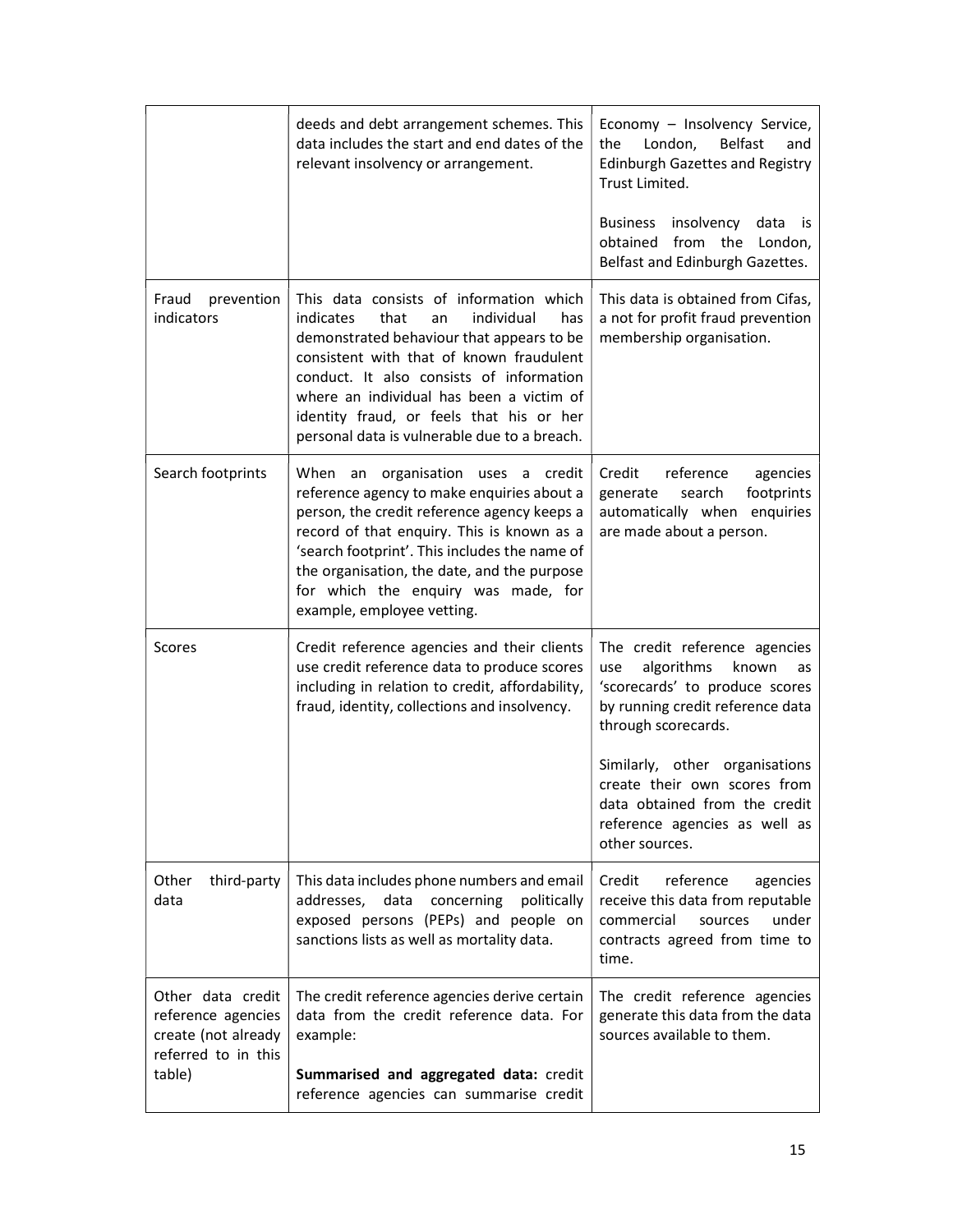|                                               | reference data, for example by providing a<br>count of the total number of accounts or<br>judgments a person has, or the total amount<br>of debt. They can also aggregate data about<br>different consumers together, for example<br>to provide an overview of the financial<br>status of particular postcodes and other<br>geographical areas.                                                                                                                                                              |                                                             |
|-----------------------------------------------|--------------------------------------------------------------------------------------------------------------------------------------------------------------------------------------------------------------------------------------------------------------------------------------------------------------------------------------------------------------------------------------------------------------------------------------------------------------------------------------------------------------|-------------------------------------------------------------|
|                                               | Address links: when a credit reference<br>agency detects that a person has moved to<br>a new house, it may create and store a link<br>between the old and new address.                                                                                                                                                                                                                                                                                                                                       |                                                             |
|                                               | Aliases: when a credit reference agency<br>believes that a person has changed their<br>name, it may record the old name alongside<br>the new one.                                                                                                                                                                                                                                                                                                                                                            |                                                             |
|                                               | Financial associations and linked people:<br>when a credit reference agency believes<br>that two or more people are financially<br>linked with each other (for example,<br>because they have a joint account), it may<br>record that fact.                                                                                                                                                                                                                                                                   |                                                             |
|                                               | Flags and triggers: the credit reference<br>agencies may create flags and triggers that<br>they use in their systems to highlight that<br>certain credit reference data exists or to<br>summarise that data. For example, if the<br>credit reference agencies hold fraud data<br>from the fraud organisation known as Cifas,<br>they may create a flag indicating this fact.<br>This flag would highlight to clients that the<br>data is available and give them the<br>opportunity to ask for more details. |                                                             |
| Data provided by<br>individuals<br>themselves | People sometimes provide data about<br>themselves directly to credit reference<br>agencies. For example, individuals have the<br>right to ask credit reference agencies to add<br>a short statement that will be displayed<br>when an organisation sees credit reference<br>data about them. This statement is known<br>as a 'notice of correction' and can be used to<br>allow the person to explain the reason for an<br>entry. The right to do this is explained in<br>section 10 below).                 | This data is provided directly by<br>individuals themselves |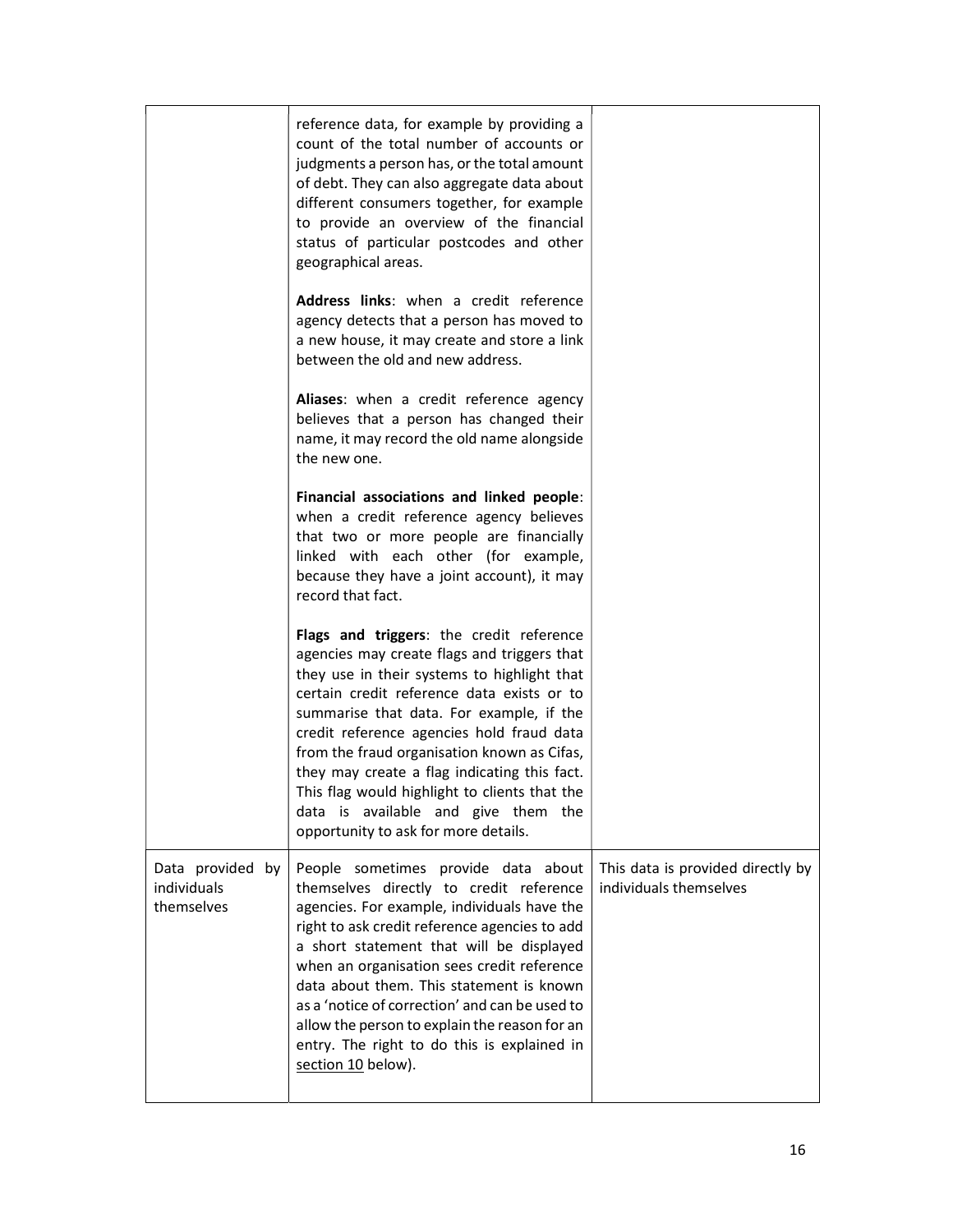| example, records will be kept of all actions<br>and correspondence relating to managing<br>complaints. |
|--------------------------------------------------------------------------------------------------------|
|--------------------------------------------------------------------------------------------------------|

### 5. WHO DO CREDIT REFERENCE AGENCIES SHARE CREDIT REFERENCE DATA WITH?

This section describes the types of organisation credit reference agencies share data with. Before sharing data with any third party each credit reference agency will, where appropriate, complete its own due diligence checks to ensure that the organisation is a real business and has applicable regulatory authorisations in place.

#### Clients

Credit reference agencies supply their products and services to clients in various sectors, such as banks, building societies, other credit providers, utility companies, mobile phone companies, insurance companies, credit report providers, retailers, gaming organisations, tenant and employee vetting firms, professional services organisations (such as firms of solicitors and accountants), estate agents, landlords, marketing companies, charities and public bodies such as the police, central and local government and regulators.

Certain organisations that share financial data with the credit reference agencies are members of closed user groups which entitle them to receive similar kinds of financial data contributed by other organisations in the group. These organisations are typically banks, building societies, and other lenders, as well as other credit providers like utilities companies and mobile phone networks.

#### Resellers, distributors and agents

Credit reference agencies sometimes use other organisations to help provide their products and services to clients. To do this, they may provide credit reference data to them so that they can provide the services.

#### Service providers

The credit reference agencies may use other external organisations and other members of their own groups of companies to perform tasks on their behalf (for example, IT service providers, call centre providers and security service providers). To do this, they may provide or make available credit reference data to them so that they can perform the tasks.

#### Fraud prevention agencies

Each credit reference agency is a member of Cifas, a not-for-profit fraud prevention service. Where a credit reference agency believes that you may have been a victim of fraud, it may share that information with Cifas so that other Cifas members can access it. This enables them to perform additional checks when (for example) a credit application is made in your name. Please refer to the Cifas privacy notice at https://www.cifas.org.uk/fpn for more details.

## **Regulators**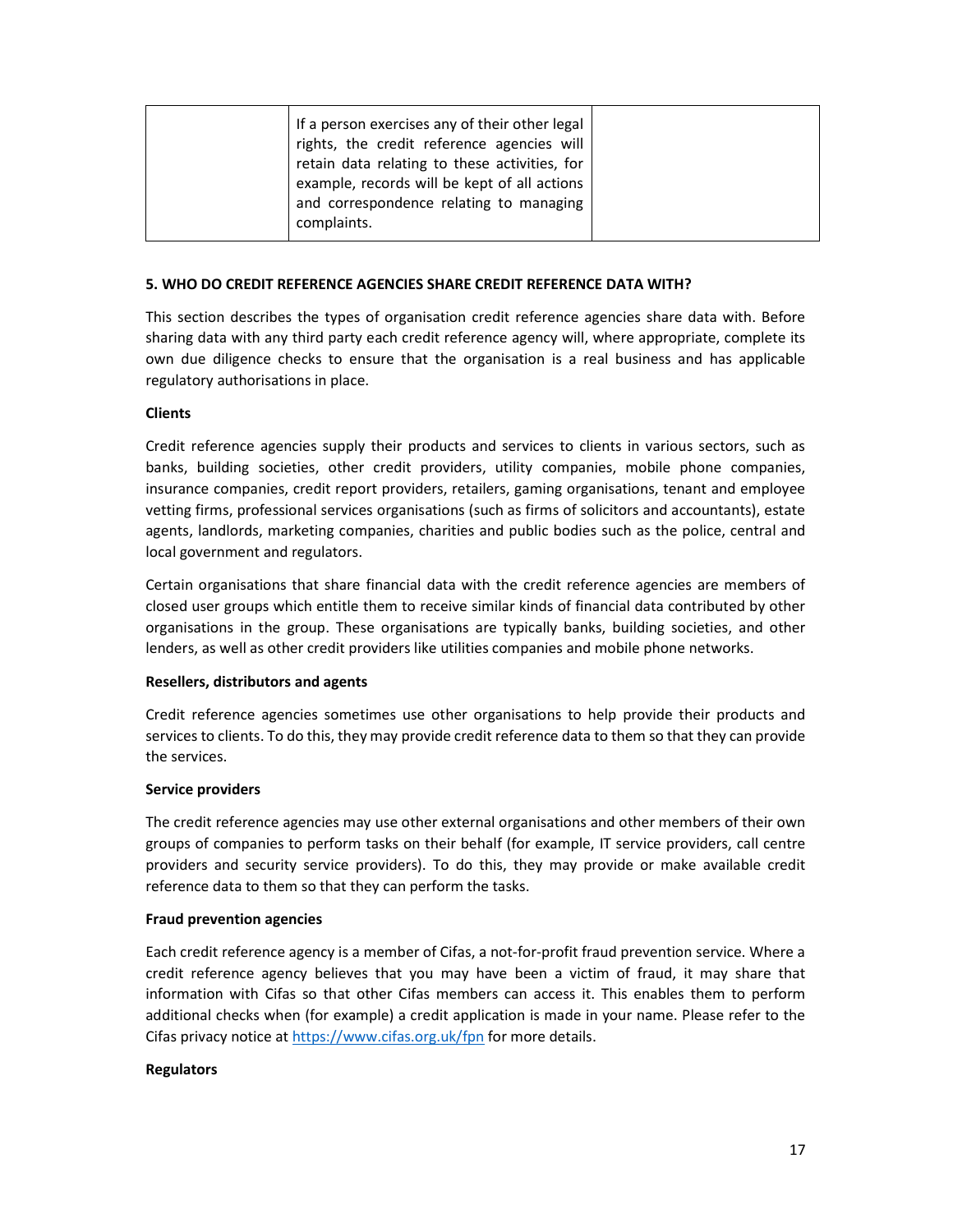Regulators can sometimes require credit reference agencies to supply them with personal data. This can be for a range of purposes such investigating complaints or assessing how well a particular industry sector is working.

## Individuals

People are entitled to obtain copies of the personal data the credit reference agencies hold about them. Details on how to do this are set out in section 9 below.

# 6. WHERE IS CREDIT REFERENCE DATA STORED AND SENT?

The three credit reference agencies are all based in the UK and keep their main databases there. They may also have operations and service providers elsewhere inside and outside the UK and the European Economic Area, and credit reference data may be accessed from those locations too. Regardless of where the credit reference data is processed, the credit reference agencies ensure that it is always, protected by applicable UK and European data protection standards.

While the UK and countries in the European Economic Area all ensure a high standard of data protection law, some parts of the world may not provide the same level of legal protection when it comes to personal data. As a result, when a credit reference agency sends credit reference data overseas it makes sure suitable safeguards are in place in accordance with applicable UK and European data protection requirements, to protect the data. For example, these safeguards might include:

- Sending the data to a country that has been approved by the European authorities as having a suitably high standard of data protection law. Examples include the Isle of Man, Switzerland and Canada.
- Putting in place a contract with the receiving organisation containing terms approved by the European authorities as providing a suitable level of protection.
- Sending the data to an organisation which is a member of a scheme that has been approved by the European authorities as providing a suitable level of protection. One example is the Privacy Shield scheme agreed between the European and US authorities.

More information about the safeguards used by each credit reference agency can be obtained by contacting them at the contact details in section 1 above.

# 7. FOR HOW LONG IS CREDIT REFERENCE DATA RETAINED?

Each credit reference agency may retain credit reference data for different periods of time. Information about each credit reference agency's retention periods can be found at the following locations:

- https://www.equifax.co.uk/crain/retention
- https://www.experian.co.uk/legal/crain/data-retention
- https://www.transunion.co.uk/legal/crain-retention

These periods are subject to regular review and may change from time to time.

## 8. DO THE CREDIT REFERENCE AGENCIES MAKE DECISIONS ABOUT CONSUMERS OR PROFILE THEM?

Decisions about consumers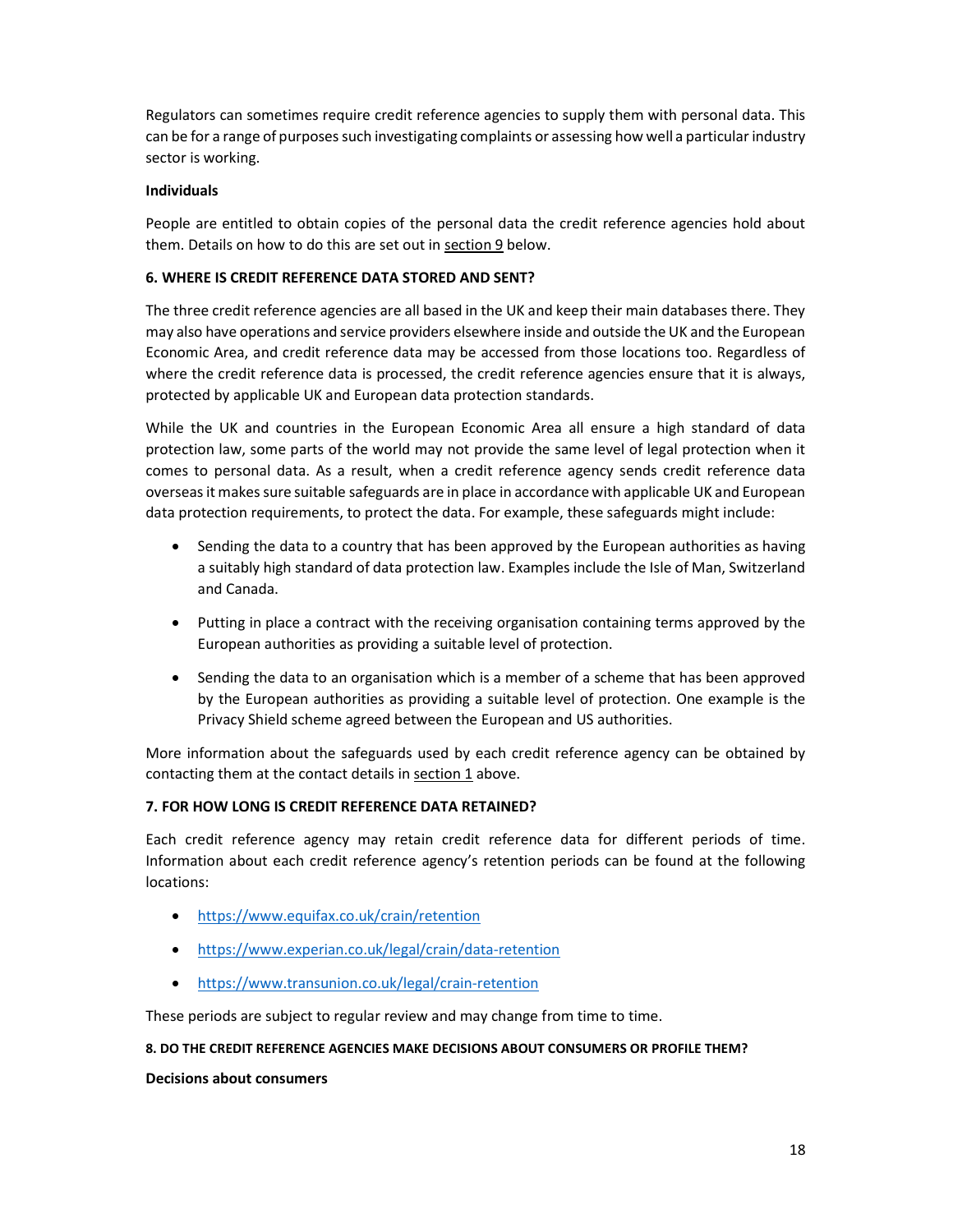Credit reference agencies generally do not make decisions about consumers or tell organisations what decisions to make about consumers – this is for each organisation to decide. For example, credit reference agencies do not tell lenders whether to offer credit to consumers; they just provide services that help those lenders make decisions about consumers. An organisation's own data, knowledge, processes and practices will also play a significant role in those decisions.

Credit reference agencies may provide similar services to their respective clients, but these services may lead to different decisions because (i) each credit reference agency may hold different information from the others, (ii) each client may place differing importance on some information compared to others, and (iii) each client may take into account information available to it from other sources. These are some of the reasons why a person may receive a "yes" from one lender but a "no" from another.

# Scores and ratings

When requested, credit reference agencies use the data they obtain to produce credit, risk, fraud, identity, affordability, screening, collection and insolvency scores and ratings; these are explained in section 4 above.

# 9. HOW CAN A CONSUMER SEE WHAT DATA THE CREDIT REFERENCE AGENCIES HOLD ABOUT THEM? DO CONSUMERS HAVE A 'DATA PORTABILITY' RIGHT IN CONNECTION WITH THEIR CREDIT REFERENCE DATA?

# Data access right

Consumers have the right to find out what personal data the credit reference agencies hold about them. Each credit reference agency provides more information about access rights on their websites.

| <b>Credit reference</b><br>agency | How to access your data                                                                                                       |
|-----------------------------------|-------------------------------------------------------------------------------------------------------------------------------|
| Equifax                           | To get your credit report:<br>https://www.equifax.co.uk/Products/credit/statutory-report.html                                 |
|                                   | To get other information about how to access your personal data:<br>https://www.equifax.co.uk/ein.html                        |
|                                   | To make a request by post: Equifax Limited, Customer Service Centre, PO<br>Box 10036, Leicester, LE3 4FS.                     |
| Experian                          | To get your credit report:<br>https://www.experian.co.uk/consumer/statutory-report.html                                       |
|                                   | To get other information about how to access your personal data:<br>https://www.experian.co.uk/consumer/contact-us/index.html |
|                                   | To make a request by post: Customer Support Centre, Experian Ltd, PO<br>BOX 8000, Nottingham, NG80 7WP                        |
| TransUnion                        | To get your credit report: https://www.transunionstatreport.co.uk/                                                            |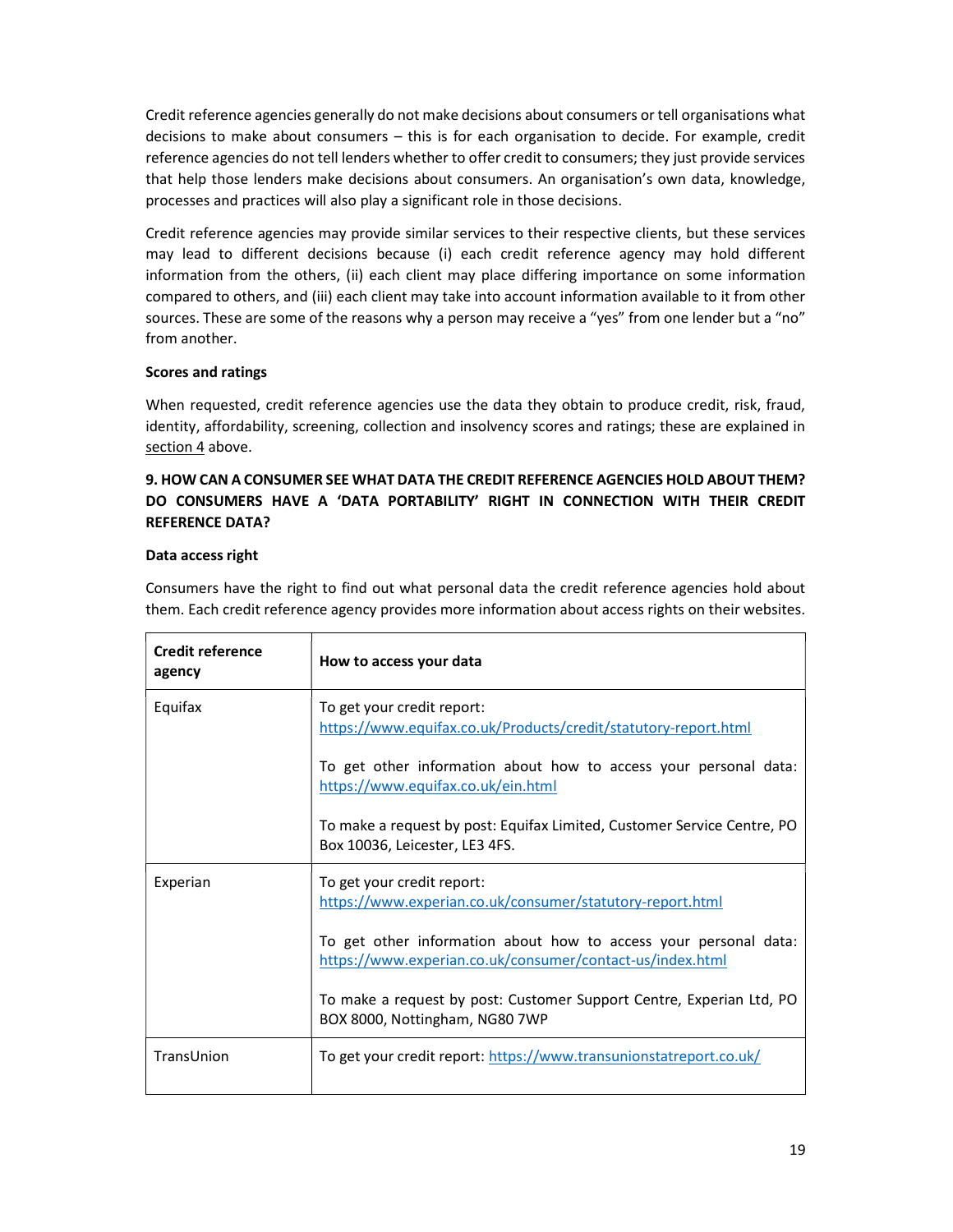| To get other information about how to access your personal data:<br>https://www.transunion.co.uk/legal/privacy-centre?#your-data-rights |
|-----------------------------------------------------------------------------------------------------------------------------------------|
| To make a request by post: TransUnion, Consumer Services Team, PO Box<br>491, Leeds, LS3 1WZ                                            |

# Data portability right

Data protection legislation also contains a right to data portability. Where it applies, the right to data portability gives consumers a right to receive their personal data in a standard format. However, this right only applies when personal data is processed on certain grounds, such as consent. This right does not apply to credit reference data because it is processed on the grounds of "legitimate interests". To find out more about legitimate interests please go to section 3 above.

# 10. WHAT CAN A CONSUMER DO IF THEIR CREDIT REFERENCE DATA IS WRONG?

When the credit reference agencies receive personal data, they perform lots of checks on it to try and detect any defects or mistakes. Ultimately, though, the credit reference agencies rely on the suppliers to provide accurate data.

If a consumer thinks that any personal data a credit reference agency holds about them is wrong or incomplete, the consumer has the right to challenge it. The credit reference agency will need to take reasonable steps to check the data, such as asking the organisation that supplied it to check and confirm its accuracy.

If the data turns out to be wrong, the credit reference agency will update its records accordingly. If the credit reference agency still believes that the data is correct after completing their checks, they will continue to hold and use it. Where the data is part of the consumer's credit report, they can ask the credit reference agency to add a supplementary statement of up to 200 words explaining their views about the information. This statement will be supplied to organisations who subsequently access the information that the consumer has disputed.

To do this, consumers should contact the relevant credit reference agency using the contact details in section 1 above.

# 11. CAN A CONSUMER OBJECT TO THE USE OF THEIR CREDIT REFERENCE DATA AND HAVE IT DELETED?

This section helps consumers understand how to exercise their data protection rights to object to credit reference data being used by the credit reference agencies and how to ask for it to be deleted. To understand these rights and how they apply to the processing of credit reference data, it is important to know that the credit reference agencies hold and process personal information in credit reference data under the "legitimate interests" basis for processing (see section 3 above for more information about this), and do not rely on consent.

Consumers have the right to object to the processing of credit reference data by a credit reference agency. This can be done by contacting the relevant credit reference agency using the contact details in section 1 above.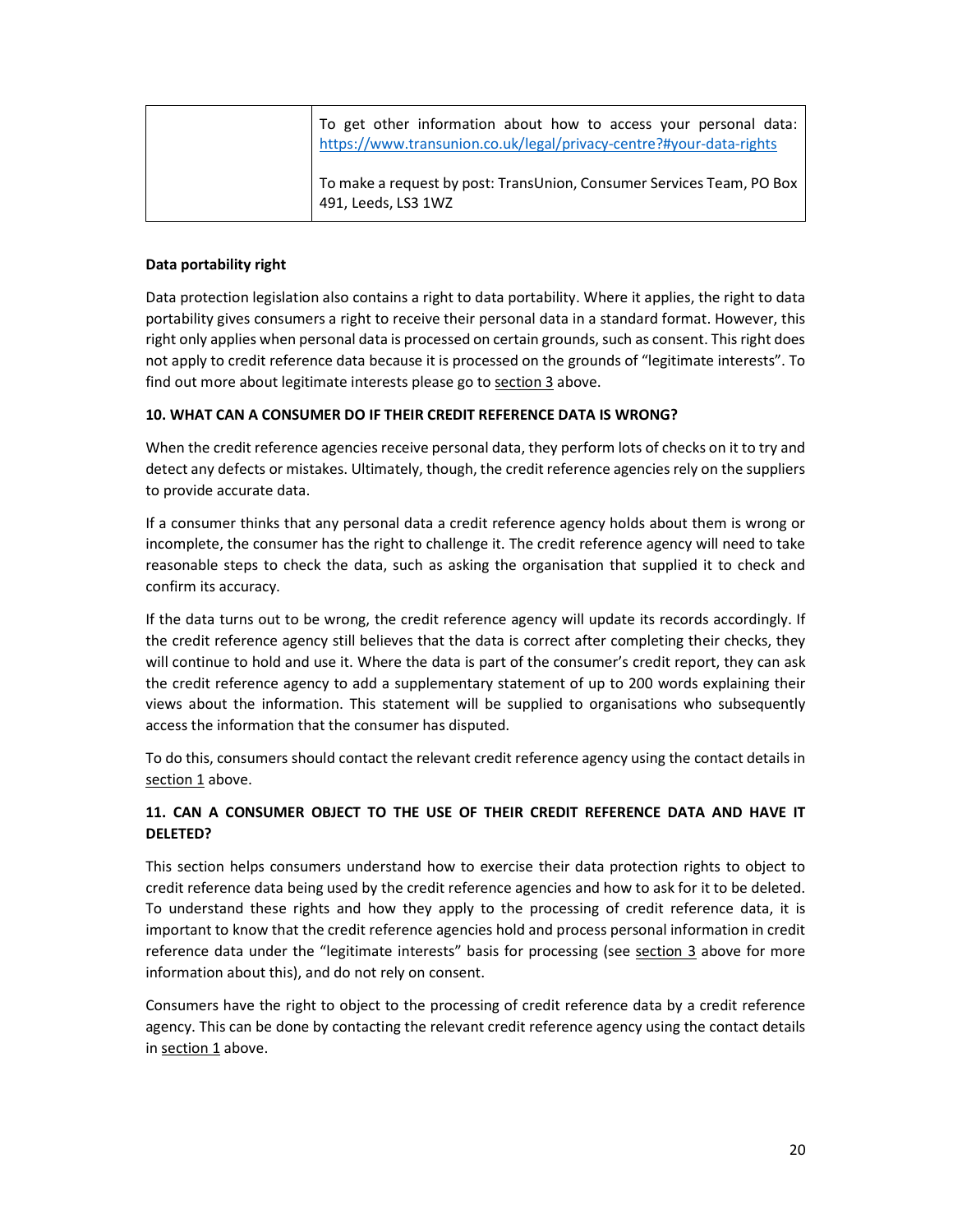Although consumers have complete freedom to contact a credit reference agency with objections at any time, under data protection law, a consumer's right to object does not automatically lead to a requirement for processing to stop, or for personal data to be deleted.

Because of the importance of the credit referencing industry to the UK's financial system, and the important purposes for which the credit reference data is needed (such as supporting responsible lending, and preventing over-indebtedness, fraud and money laundering) it will be rare that the credit reference agencies do not have compelling, overriding grounds to carry on using the personal data following an objection. In many cases, it will not be appropriate for the credit reference agencies to restrict or to stop processing or delete credit reference data, for example, where the result would be to hide a poor credit history that could enable a person or organisation to get credit they otherwise would not be eligible for.

However, as an exception from the general rule described above, all consumers have an absolute right to object to their personal data being used for direct marketing purposes. If you object to a credit reference agency using your personal data for those purposes, you can get them to stop by contacting them using the details in section 1.

# 12. CAN A CONSUMER RESTRICT WHAT THE CREDIT REFERENCE AGENCIES DO WITH THEIR CREDIT REFERENCE DATA?

In some circumstances, consumers can ask credit reference agencies to restrict how they use their credit reference data. Contact details for each credit reference agency are in section 1 above.

This is not an absolute right and processing will only be restricted if certain conditions are met (for example, if the processing is unlawful or the personal data is no longer required by the credit reference agencies for the purposes for which it was obtained).

Even where a restriction condition is met, a consumer's personal data may still be processed (and shared) by the credit reference agencies where certain grounds exist. These are:

- with the consumer's consent
- for the establishment, exercise, or defence of legal claims
- for the protection of the rights of another natural or legal person
- for reasons of important public interest

The credit reference agencies will consider and respond to requests they receive, and will assess whether any of the restriction conditions apply and, if they do, whether there are any grounds that permit the continued processing of the personal data.

Given the importance of complete and accurate credit reference data, for purposes including for example for responsible lending and preventing over-indebtedness, fraud and money laundering, it will usually be appropriate for the credit reference agencies to continue processing credit reference data on the basis of protecting the rights of another natural or legal person or for reasons of important public interest.

# 13. WHO CAN A CONSUMER COMPLAIN TO IF THEY ARE UNHAPPY ABOUT THE USE OF THEIR CREDIT REFERENCE DATA?

## The credit reference agency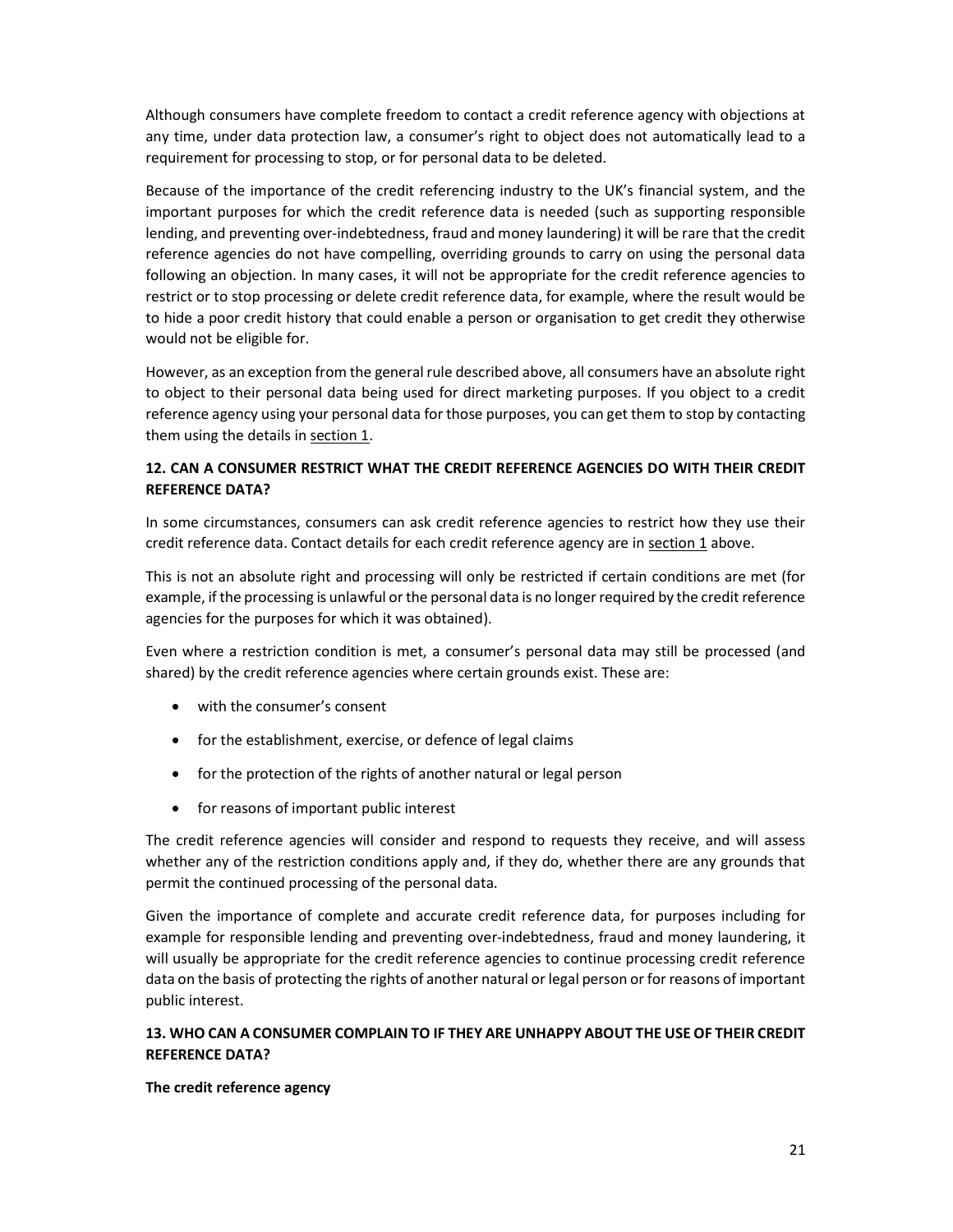Each credit reference agency tries to ensure that it delivers the best outcomes for its clients and for consumers. If a consumer wants to make a complaint to a credit reference agency they can do so by contacting it at the following addresses.

| Credit reference agency | <b>Contact details</b>                                                   |
|-------------------------|--------------------------------------------------------------------------|
| Equifax                 | Post: Equifax Limited, PO Box 10036, Leicester LE3 4FS                   |
|                         | Email: complaints@equifax.com                                            |
|                         | Phone: 0333 321 4043 or 0800 014 2955                                    |
| Experian                | Post: Experian, PO BOX 8000, Nottingham, NG80 7WP                        |
|                         | Email: complaints@uk.experian.com                                        |
|                         | Phone: 0344 481 0800 or 0800 013 8888                                    |
| TransUnion              | <b>Post:</b> TransUnion, One Park Lane, Leeds, West Yorkshire LS3<br>1EP |
|                         | Email: customer.relations@transunion.co.uk                               |
|                         | Phone: 0330 024 7574                                                     |

Each credit reference agency also has a data protection officer who can be contacted about matters relating to the protection of personal data at the relevant credit reference agency. The contact details for each credit reference agency's data protection officer are:

- **•** Equifax: UKDPO@equifax.com
- **Experian:** uk.dpo@experian.com
- TransUnion: dpo@transunion.co.uk

# The Information Commissioner's Office

If a consumer is not satisfied with how a credit reference agency has investigated a complaint, the consumer can refer their concerns to the Information Commissioner's Office which is the body that regulates the handling of personal data in the UK. The contact details are:

- Phone: 0303 123 1113
- Post: Information Commissioner's Office, Wycliffe House, Water Lane, Wilmslow SK9 5AF
- Website: https://www.ico.org.uk

# The Financial Ombudsman Service

Where the complaint relates to an activity which is regulated by the Financial Conduct Authority (such as credit reporting and affordability checks), consumers also have the right to refer the matter to the Financial Ombudsman Service (Ombudsman) for free. The Ombudsman is an independent public body